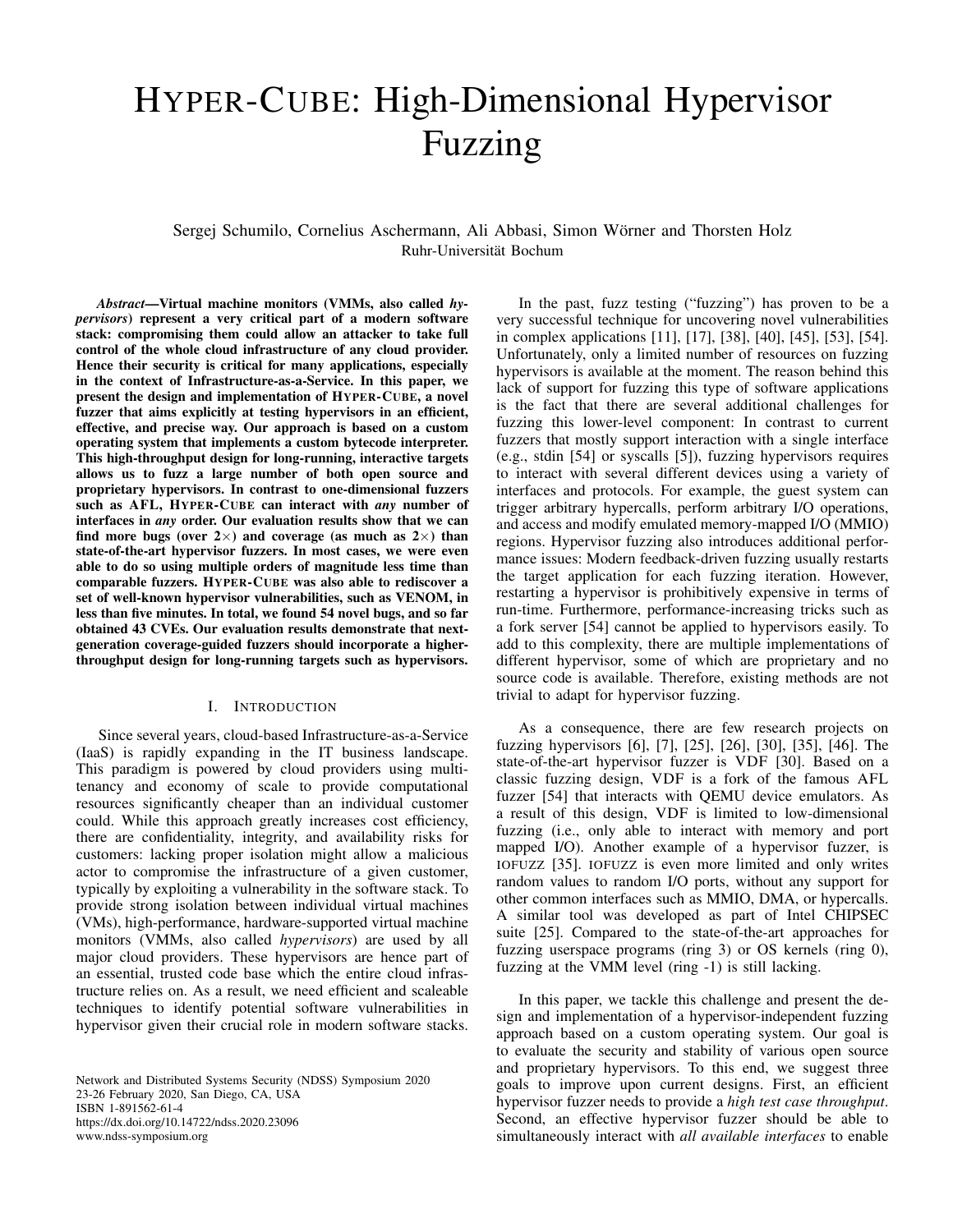a multi-dimensional fuzzing. Third, a precise fuzzer should be able to produce a *stable and deterministic* test cases for a diverse set of hypervisors. Considering these three goals, we designed HYPER-CUBE, a novel hypervisor fuzzer based on a fully custom and minimalist Operating System (OS) that implements a custom bytecode interpreter. Having a custom minimal OS allows us to take full control of our environment, yielding stable and deterministic test cases. Additionally, we can boot our OS on nearly any hypervisor, which effectively allows us to evaluate a diverse set of targets. Our custom bytecode interpreter enables a high test case throughput while accessing any number of interfaces simultaneously.

As our evaluation results show, this design and our prototype implementation of HYPER-CUBE allows us to achieve all three goals. Most importantly, we were able to uncover and report 54 bugs in six different hypervisors such as QE-MU/KVM, VirtualBox, VMware Fusion, and Intel ACRN. So far, we obtained 43 CVEs, the remaining bugs are currently being investigated by the maintainers and CVEs are not yet assigned. We directly compare our performance on QEMU device emulators against VDF. HYPER-CUBE is able to find bugs in eight out of 14 emulators, while VDF only finds bugs in three. Additionally, HYPER-CUBE produces more test coverage—in many cases significantly—than VDF. Interestingly, we are orders of magnitudes faster: we were able to find both the bugs and the coverage in less than ten minutes, while VDF took nearly 60 days of fuzzing to achieve these results.

This result is somewhat surprising, since in contrast to VDF, HYPER-CUBE is not coverage guided. However, using a higher test case throughput, and a smart bytecode interpreter, we are able to drastically increase the efficiency of our fuzzer, while at the same time increasing its flexibility. Finally, in contrast to existing hypervisor fuzzing approaches that we are aware of, HYPER-CUBE is not limited to one specific or open source hypervisors. Because of our generic design, we can easily target even proprietary hypervisors as long as the hypervisor is able to boot commercial off-the-shelf (COTS) OSs. Based on these evaluation results, we conclude that our design is superior to existing state-of-the-art hypervisor fuzzers and significantly outperforms them in almost every aspect.

In summary, we make the following three contributions:

- We design a multi-dimensional, platform-independent fuzzing method that can test different interfaces and their interactions in an efficient and effective way.
- We describe a highly efficient method to perform fuzz testing against hypervisors. Our approach is independent of the hypervisor that should be tested.
- We implement our techniques in a custom operating system called HYPER-CUBE. Our experiments demonstrate that HYPER-CUBE is able to find security vulnerabilities in many real-world hypervisors.

To foster research on this topic, we release HYPER-CUBE at https://github.com/RUB-SysSec/hypercube.



Fig. 1: Device emulation and its *trap and emulate* handling of privileged instructions in KVM and QEMU.

# II. TECHNICAL BACKGROUND

Before presenting our approach to test hypervisors, we briefly recap various aspects of x86 virtualization and the way hypervisors are implemented. As our fuzzer is implemented using a custom OS, we also describe essential aspects of the boot process of an OS on the x86 architecture. Finally, we describe the interfaces that the hypervisor uses to interact with the OS running as a guest inside of the Virtual Machine (VM) because they are relevant targets for our fuzz testing. In principle, most design choices for a hypervisor fuzzer are independent of the CPU architecture and it is merely an engineering effort to implement similar approaches for other architectures. However, given that we implement a custom OS, we also need to consider several aspects related to the underlying processor architecture and its quirks. In this paper, we target hypervisors on Intel x86 CPUs and their backends for devices emulation. Thus, in the following, we focus on the Intel x86 architecture, which is—to the best of our knowledge—the most commonly used virtualization platform in practice.

# *A. x86 Boot Process*

One of the first programs which run on an x86 machine is the *Basic Input/Output System* (BIOS) or the more modern version of it, the *Unified Extensible Firmware Interface* (UEFI). In this paper, we call this program *firmware*. It is the firmware's job to test and initialize the hardware such as CPU and the main memory after turning on the machine. The next step of the x86 boot process is executing the OS bootloader. The bootloader is a small piece of code that launches and prepares everything needed to start the OS. One example of a well-known OS bootloader is GRUB (GRand Unified Bootloader). Finally, the bootloader calls the OS kernel code. The kernel then configures the remaining hardware, such as interrupt controllers, paging, or PCI devices.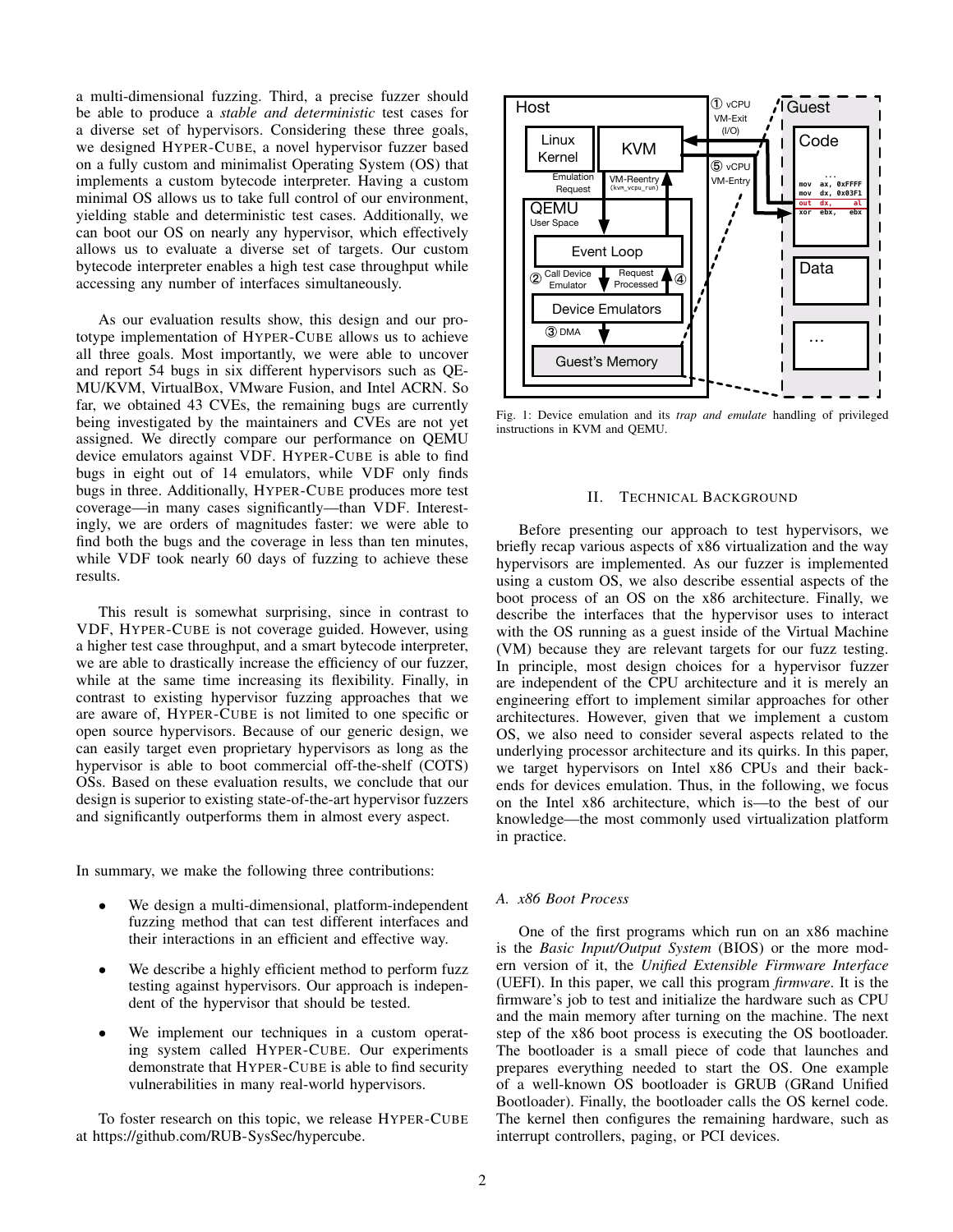TABLE I: Overview of hypervisor attack surfaces.

| Interface                   | Component                    |
|-----------------------------|------------------------------|
| Port $I/O$                  | Device Emulator / Core       |
| <b>MMIO</b>                 | Device Emulator / Core       |
| PCI DMA                     | Device Emulator              |
| <b>Hypercall Interfaces</b> | Guest Tools Interface / Core |
| <b>Instructions</b>         | Instruction Emulator         |

## *B. Input/Output on x86*

An Intel x86 processor implements multiple mechanism and instructions to communicate with attached devices. To understand how the OS interacts with these devices, we provide in the following a brief overview of the different primitives of Input/Output (I/O) on x86. An overview of the available interfaces is presented in Table I.

*a) Port I/O:* The first mechanism to interface with external devices is the legacy port I/O address bus: besides the main memory, on x86, there is a second address space that can only be accessed using the in and out instructions.

*b) Memory-Mapped I/O:* The second mechanism to interface with external devices are *memory-mapped I/O* (MMIO) regions. Writing or reading these memory regions corresponds to a direct access to device registers or device memory. In modern hardware, this mode of communication is preferred over port I/O as it is more flexible and allows much higher bandwidths. Additionally, there are well-known ways to enumerate most available MMIO regions.

*c) Direct Memory Access:* The last mechanism to implement communication between the host and its devices is *Direct Memory Access* (DMA). PCI/PCI-Express based-DMA is implemented via bus mastering, which allows the PCI device to read from and write to the host's main memory directly. Note that this effectively swaps the roles that the CPU and the device play: in contrast to MMIO, the devices decide when and which memory to read and write. In the context of this paper, we ignore legacy ISA DMA since it is hardly used these days in practice.

# *C. Hypervisor*

A hypervisor, also known as Virtual Machine Monitor (VMM), is a privileged software which provides physical hardware resources, such as memory and virtual CPUs (vCPU), in a controlled environment to their VMs. Generally speaking, the VMs have no control or access to physical hardware devices except for assigned ones. Instead, the hypervisor provides vCPUs and virtualized physical memory, and it also emulates all necessary devices such as interrupt controllers. Whenever the VM needs to perform a privileged operation, such as accessing the real hardware, it triggers a trap that causes a VMexit. A VM-exit transfers the control back to the hypervisor which emulates the privileged operation on behalf of the VM, after ensuring that the operation is legitimate. This mechanism is called *trap and emulate*. By providing a fully virtualized environment, the hypervisor allows to simultaneously execute multiple COTS OSs on the same physical host.

*1) CPU and Memory Virtualization:* In the past, hypervisors relied on a technique called *binary translation* to implement full CPU and memory virtualization [9]. That means all critical instructions (e.g., memory access or branch instructions) are translated into another piece of code that enforces certain policies, while emulating the virtual behavior. For example, a memory access is replaced by code that emulates a virtual page table and adheres to the access policies defined by the hypervisor. By using binary translation, the hypervisor has complete control over all vCPUs and can emulate highprivileged instructions such as MOV CR3. Therefore, the hypervisor can ensure that the software is not able to escape from the virtualized context. The same applies to memory virtualization and all memory-accessing instruction.

However, implementing virtualization without hardware support introduces a significant performance overhead and several other challenges such as interrupt handling need to be addressed [8]. Therefore, all major CPU manufacturers such as Intel or AMD introduced hardware extensions that allow to increase the performance by using so-called hardware accelerated virtualization. Intel calls its technology "Intel VTx", while AMD's technology is called "AMD-V". In the context of this paper, we only focus on Intel VT-x. However, it is worth mentioning that while the implementation details of these extensions vary, the overall idea is the same: a new execution mode is introduced in the CPU that has even higher privileges than the OS kernel. A hypervisor running in this higher privilege level has various methods to intercept different kinds of events, to restrict the guest's kernel from accessing actual hardware, and to provide direct access to physical memory dedicated to a VM without emulating certain instructions.

*2) Device Emulation:* To be able to boot a COTS OS, a hypervisor has to emulate standard hardware such as an interrupt controller, a timer, and various other peripheral devices. The two main mechanisms for interaction with hardware are MMIO and port I/O. To emulate the interaction with hardware, the hypervisor must first intercept the interaction with the hardware. It should be noted that in the case of DMA, the hypervisor does not need to intercept memory accesses, as it is only used by the emulated hardware rather than the guest OS. An example of the implementation of device emulation and its *trap and emulate* approach is given in Figure 1. In the following, we will outline the process of emulating a port I/O instruction based on KVM and QEMU. To capture MMIO or port I/O interactions, hypervisors typically use two different techniques. In both techniques, interacting with the emulated hardware causes a trap and a VM-exit  $(1)$ , which the hypervisor handles by emulating the side effects. No matter what kind of trap the hypervisor receives, to obtain information on the actual interaction (such as which value was written), the hypervisor will typically have to disassemble and emulate the instruction itself.

In the first case, the hypervisor has to emulate MMIO. To trap access on MMIO pages, the hypervisor typically marks the corresponding pages as non-accessible. Accessing the MMIO page from within the virtual machine triggers a page fault. The hypervisor installs a handler for these page faults. Whenever a page fault occurs, the handler then checks whether the requested page is registered for MMIO by one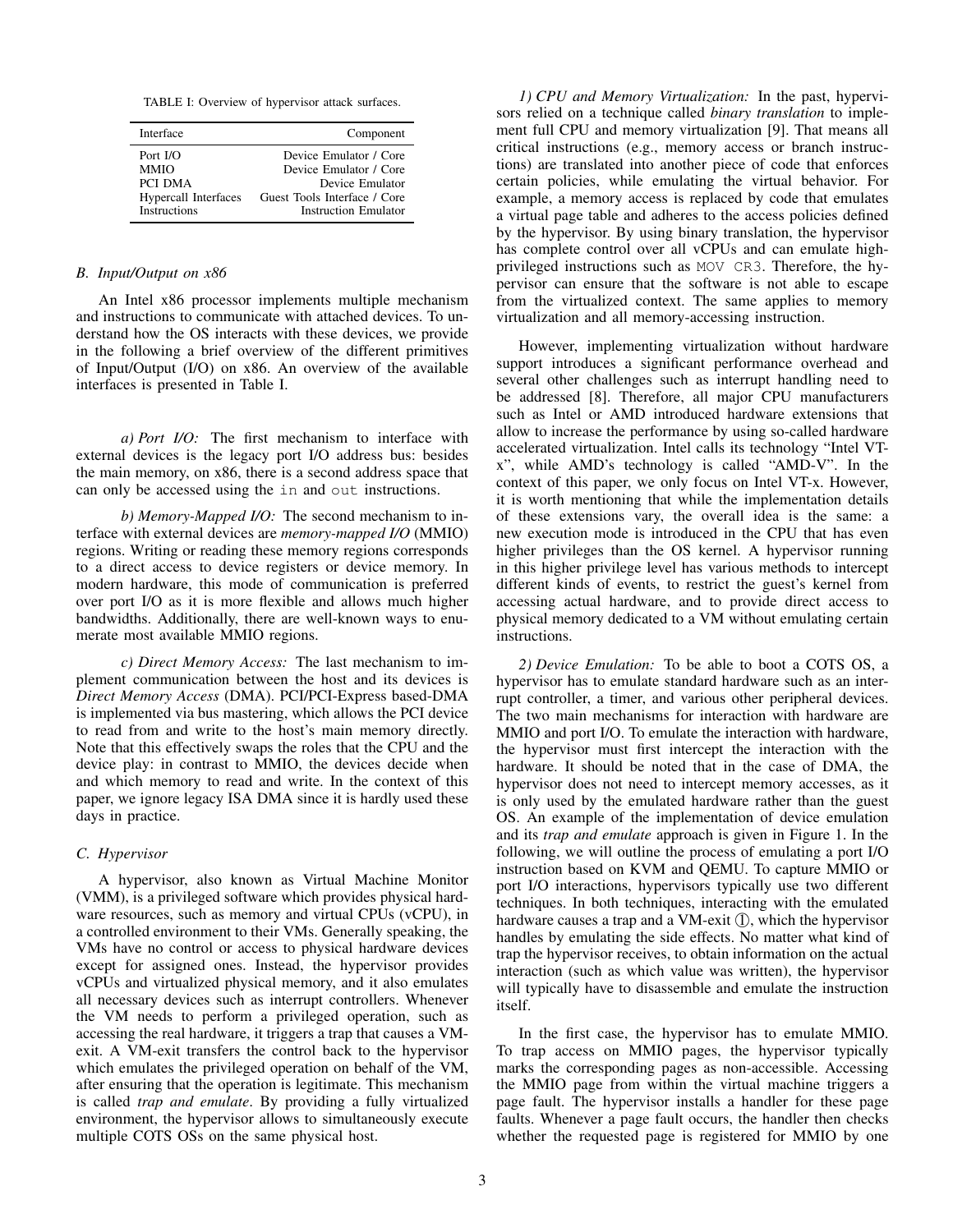of the emulated devices. Finally, the hypervisor passes the corresponding memory access to the device emulator. After the device emulator simulated all relevant side effects of the MMIO access, the hypervisor passes control back to the VM.

In the second case, the hypervisor has to emulate the port I/O. To trap on port I/O interactions, the hypervisor limits the execution of certain instructions such as in and out using the hardware virtualization extension. Executing such a restricted instruction will also cause a VM-exit. Similar to the previous case, the hypervisor passes the interactions to the corresponding device emulator  $(2)$  and returns control back to the VM  $(5)$  after the device emulator finished  $(4)$ . If the corresponding device emulator implements DMA capabilities, the emulator may read or write data from the guest's main memory  $(3)$ .

Current hypervisors typically only support a limited set of standard hardware to be emulated. However, the code base used in device emulation is rather large, posing a significant attack surface. For example, QEMU in version 4.0 contains more than 400k lines of C code used to emulate devices.

*3) Para-Virtualization:* To reduce the amount of code needed and to improve the performance significantly, modern hypervisors implement so-called para-virtualization interfaces. In a para-virtualized environment, the OS is aware that it is running inside a VM and it does not try to use actual hardware. Instead, a specialized driver (typically referred to as *VirtIO driver*) uses a custom protocol specific to the hypervisor. Using a custom protocol increases the performance of the virtual machine and can reduce the attack surface in the hypervisor, as legacy corner cases no longer have to be simulated faithfully.

To facilitate the communication between the guest OS and the hypervisor (e.g., to implement para-virtualization protocol), modern hardware-accelerated virtualization introduces a new instruction that performs a so-called *hypercall*. From a conceptual perspective, hypercalls are closely related to system calls (*syscalls*), but instead of jumping from userland to ring 0, they jump directly to the hypervisor by triggering a *VMexit*. To implement hypercalls, Intel VT-x has introduced a dedicated instruction called vmcall. However, to implement hypercall interfaces, some hypervisors use other privileged x86 instructions, which always or conditionally result in a VM-exit. For instance, the VMware hypervisor series uses the in and out instruction for implementing para-virtualized interfaces, which are used by their VMware guest tools. The Parallels hypervisor uses the rdpmc instruction for this purpose. It is common that upon encountering a hypercall, the hypervisor directly accesses the memory of the guest and reads data or provides results by directly writing them into the guest's memory. Similar to classic device emulation, this property makes hypercalls an interesting target for fuzzing.

# *D. Fuzzing Hypervisor*

Fuzzing hypervisors has its own set of challenges. The higher number of interfaces that can be used interactively mandates a different setup than for ring 3 file format fuzzing. The guest system can trigger hypercalls, I/O operations as well as reading or writing to memory mapped I/O regions. Likewise, restarting the hypervisor is much more expensive than restarting an user-space process. Consequently, many current fuzzers target individual interfaces in isolation and try to avoid restarting the VMM. At the same time, the attacker model is very strong: typically the security model of hypervisors assumes that the whole guest OS is malicious and any interface available is also part of the attack surface. Consequently, any kind of memory corruption issues—and even some denial-of-service bugs—are highly security-relevant in the context of hypervisors. Especially memory corruptions might lead to virtual machine escapes, which is the worst-case scenario for the whole cloud hosting industry that relies on secure isolation.

So far, most research on the security of hypervisors was performed in industry [6], [7], [25], [26], [46]. For instance, Tang et al. [46] implemented an AFL extension with hypervisor fuzzing capabilities. It is implemented as a custom extension to QEMU's SeaBIOS. They extended the BIOS with an ability to consume inputs from the outside of the VM and to use them to interact with devices provided by the hypervisor. They also instrumented the code used for device emulation to provide coverage feedback to AFL. In the academic domain, to the best of our knowledge, there is only a single project (VDF) for fuzzing hypervisor related software [30]. The authors of VDF manually extracted individual devices from the QEMU codebase and fuzz them in AFL [54]. This approach has a significant drawback: manual work is needed for each device emulator and hypervisor to enable fuzzing.

# III. DESIGN

Since hypervisors perform a multitude of complex tasks, there are many ways one can approach testing the implementation of a given hypervisor. As a consequence, we begin by analyzing the challenges one faces when designing a fuzzing framework for hypervisors. We then formulate the goals that we want to achieve with our fuzzer. Lastly, we describe our design choices, which are all tailored towards addressing the identified challenges and achieving the goals discussed earlier.

# *A. Threat Model*

Throughout the rest of this paper, we assume the following threat model that is also reflected in the design of our approach. First, an attacker has full control over the kernel running *inside* the virtual machine. Her goal is to either obtain control over *other* virtual machines hosted on the same physical machine or the host itself (i.e., the underlying system). This assumption is commonly valid in various cloud hosting scenarios, where many virtual machines with unknown tenants are co-located on the same server [43]. If an attack can escape her rented VM at any time, all data that is stored on the same physical server is at risk. Additionally, with the rise of private clouds, similar scenarios occur after an attacker compromised one service and now plans to escalate horizontally. Additionally, we are interested in Denial-of-Service (DoS) attacks, in which an attacker might prevent the operator from taking control of its VM or the attacker can circumvent load limiting mechanisms.

# *B. Challenges in Fuzzing Hypervisors*

Current hypervisors have a large and diverse attack surface. As described in Section II, there are many ways in which the guest interacts with the hypervisor. To make matters worse,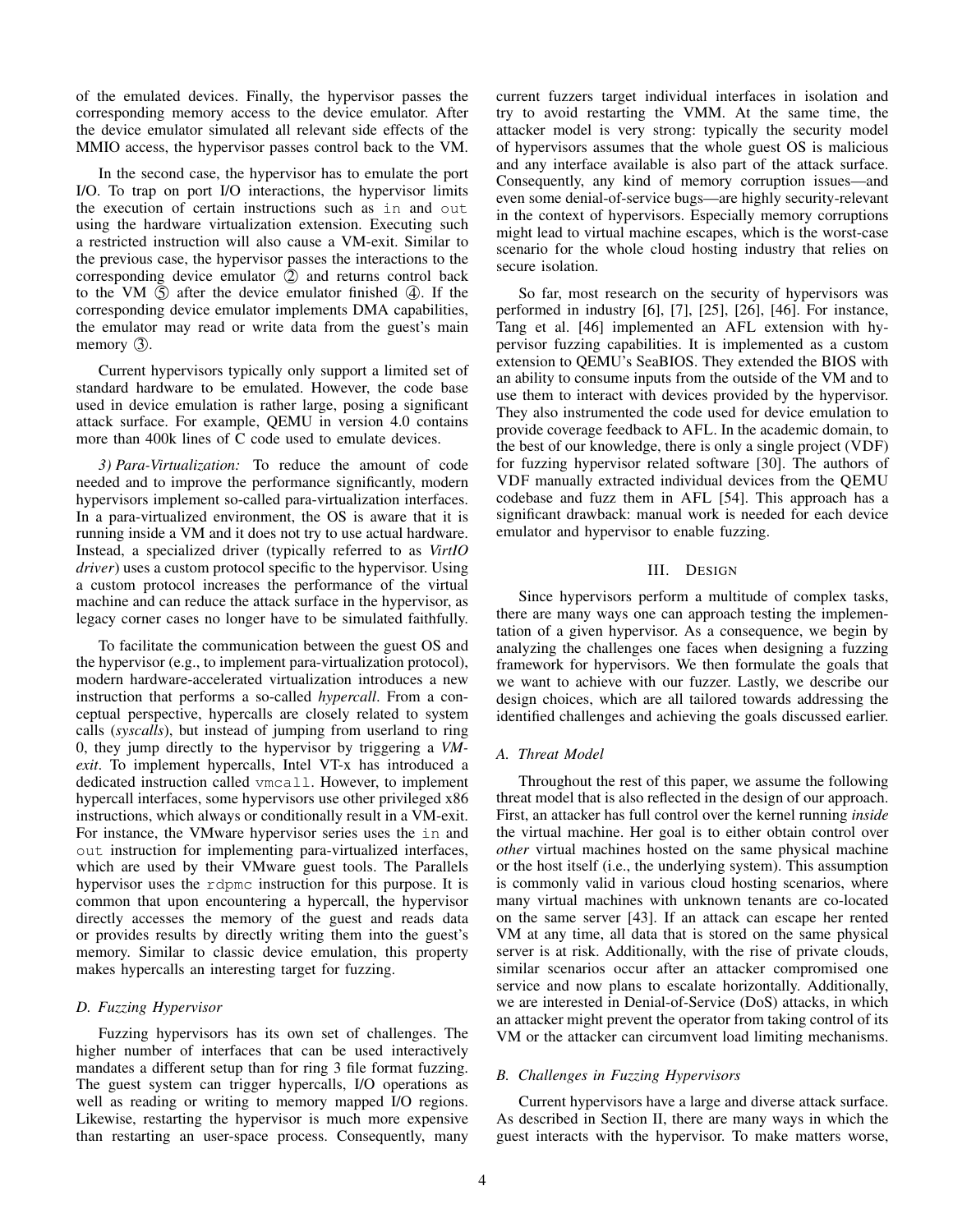

Fig. 2: High-level overview of the system architecture of HYPER-CUBE

testing the various interfaces in isolation is not sufficient to evaluate the security of modern hypervisors: as our experience and evaluation results show, a comprehensive evaluation has to consider all interactions between different interfaces, typically a sequence of such interactions is needed to uncover a vulnerability. Additionally, it is often non-trivial to find documentation for different interfaces a given hypervisor exposes. Therefore, the fuzzer needs to be able to provide meaningful interactions with undocumented interfaces. As another challenge, we found that even for well-known interfaces or devices, the normal start-up routine of COTS OSs such as Linux or Windows might influence the bug finding process. For example, large parts of the emulator might be initialized during boot time. However, given that an attacker can reboot the machine, the initialization code also needs to be considered when studying the attack surface. Yet, testing the device from a COTS OS never exercises this code in an uninitialized state. The same boot process can also slow down hypervisors during fuzzing restarting a hypervisor from scratch (e.g., after finding a crash) takes a significant amount of time that would slow down the fuzzing progress substantially. Lastly, depending on the OS running inside of the hypervisor, the behavior of hardwareaccelerated hypervisors can be rather non-deterministic.

# *C. Architecture*

In the following, we first provide an overview of our design goals and then present the architecture of our approach. Primarily, our design aims at providing high-performance fuzzing for a given hypervisor. Besides being as fast as possible, our approach should be generic and applicable to a wide range of both open source and proprietary hypervisors. Furthermore, our approach should have the ability to find bugs resulting from (complex) interactions between different communication channels. To this end, we improve upon the idea of *twodimensional fuzzing*, as introduced by Xu et al. [52]. In twodimensional fuzzing, two different interfaces are attacked in a fixed sequence. In our approach, we want to be able to attack an arbitrary number of interfaces in any order, we therefore aim at designing a "high-dimensional" fuzzer. Lastly, any fuzzer is only as good as its ability to reproduce the bugs found. Therefore, we require a very deterministic setup to obtain good stability during fuzzing, especially given that we interact with a low-level component of the software stack. In the following, we demonstrate how we can achieve these goals by describing the design of our fuzzer named HYPER-CUBE.

*1) High-Level Overview:* Our fuzzer consists of three main components as illustrated in Figure 2.

- 1) The first component is a specialized OS called HYPER-CUBE OS which boots inside the target hypervisor and enumerates existing hardware interfaces. A custom OS enables us full control over the complete process.
- 2) Afterwards, HYPER-CUBE OS spawns a second component and passes the information about available interfaces to the spawned task. The task runs our bytecode interpreter named TESSERACT. It can consume arbitrary byte strings and uses them to actually fuzz the hypervisor.
- 3) Additionally, there is a set of external, independent tools that are able to provide bytecode strings to the TESSERACT interpreter, decompile executed bytecode programs, and observe the machine's behavior using channels such as a serial interface.

As we explain in the following, this architecture allows us to achieve our three aforementioned goals.

*a) High Performance Fuzzing:* Rebooting a COTS OS such as Linux requires a significant amount of time. If there are easy-to-find bugs within the hypervisor, the fuzzer spends a significant portion of its time on rebooting the COTS OS. Using a small custom OS such as HYPER-CUBE OS can drastically decrease the boot time of the OS. HYPER-CUBE OS does not interact with other interrupts, nor does it have any hardware initialization routine. Additionally, HYPER-CUBE OS is very small, and uses only an absolute minimum amount of memory. During fuzzing, this design choice allows us to rapidly reload the OS after each crash and thus significantly improve the fuzzing performance.

Additionally, and more importantly, we took measures to improve the performance of the fuzzing process itself, since the process of compiling and loading a new program for each test case can be very time consuming. The ability to execute as many test cases as possible in any given time period still remains one of the most important performance criteria for fuzzers [27]. To increase the test throughput, we avoid compiling code. Instead, we use our specialized bytecode interpreter, named TESSERACT, that runs in ring 0 of the HYPER-CUBE OS.

The embedded interpreter TESSERACT takes any stream of input bytes and interprets it as a sequence of interactions with the hypervisor. The custom nature of this interpreter allows us to design the bytecode in such a way that it is very "fuzzerfriendly". All instruction encodings are designed to maximize the likelihood of producing useful instructions. The encoding is chosen such that there are no invalid instructions. Additionally, memory addresses are not encoded as pointers, but as pair of memory region and an offset. Since TESSERACT is aware of all interesting memory regions, it can avoid interacting with addresses that contain no relevant content, even though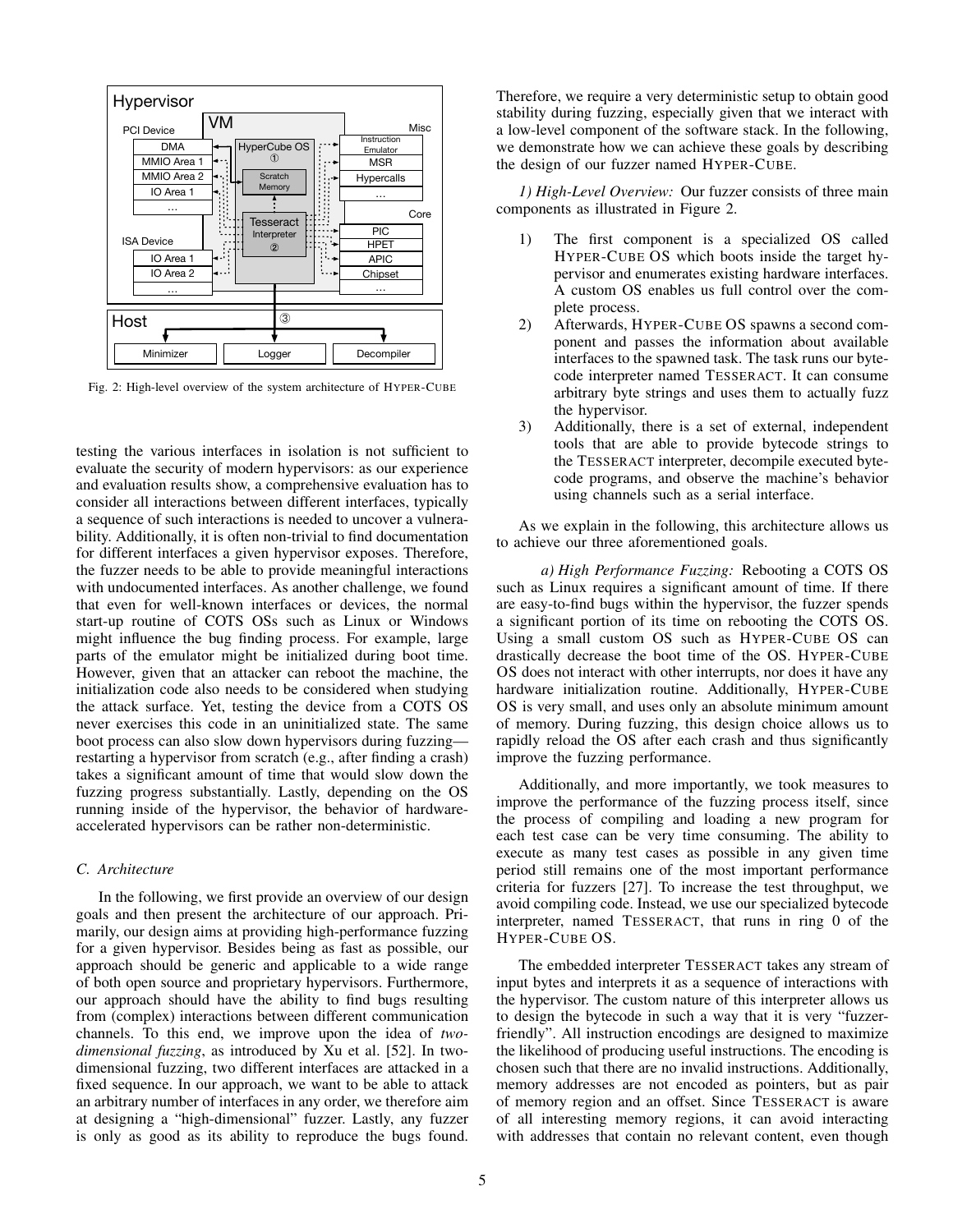the fuzzer generates random data. To further increase the probability of producing reasonable opcodes, all arguments such as region IDs and offsets are interpreted modulo the available range.

*b) Generic High-Dimensional Fuzzing:* To the best of our knowledge, all previous hypervisor fuzzers target either one or two specific interfaces. For example, VDF is unable to fuzz interfaces such as DMA, MSRs, or hypercalls, and only focusses on MMIO. Since we have full control over the TESSERACT interpreter, we can integrate interactions with different interfaces. As a result, even a completely random stream of data produces a large number of valid interactions with all available interfaces. In particular, complex multichannel interactions happen frequently and organically. For example, we observed that TESSERACT initially wrote data to a scratch buffer, passed a pointer to this data into an MMIO region, and finally an emulated device used this pointer in combination with PCI DMA and crashed after reading malformed data. Such complex sequences enable us to uncover bugs and we found that especially complex interaction sequences often trigger relevant behavior.

*c) Stable and Deterministic Fuzzing:* Previous work on hypervisor fuzzing usually used some kind of agent running in a COTS OS [6], [7], [26]. This reduces the determinism, as the kernel interferes with interrupt handling and introduces a variety of other tasks. Additionally, COTS kernels are fragile: re-configuring essential hardware such as the interrupt controller or PCI devices that overwrite memory most certainly break COTS kernels. Similar issues show up if the fuzzer interacts with disk interfaces such as IDE/SATA and corrupts the hard drive. By implementing our own OS HYPER-CUBE, we can significantly increase both the robustness and determinism during the testing phase. Most importantly, using a small OS around a custom interpreter allows us to have full control over the environment. In contrast to other OSs, there are no additional tasks that would interfere with our fuzzer. Also, as the page tables are fully under our control, we can perform mischievous but very useful operations, such as mapping fuzzer-controlled memory at address 0. All of this helps to produce both reliable and reproducible crashes. In fact, if we fix the payload, the entire interaction with the hypervisor is deterministic (except for minor variations in the interrupt timings). As a result, we are able to reproduce all bugs reliably. The only exception are some issues that only appear due randomization taking place in the hypervisor itself, which we cannot fully control.

In the following, we describe the design of each of the three components in detail.

*2)* HYPER-CUBE OS*:* The core of our fuzzer is our custom operating system HYPER-CUBE OS. It implements the multiboot 2 specification and therefore can be booted by common bootloaders such as GRUB. HYPER-CUBE OS, besides providing a general platform for our fuzzer, has two primary tasks: memory management and device enumeration.

HYPER-CUBE OS requires memory management for device enumeration and spawning TESSERACT. There are two different kinds of memory which need to be managed. First, operations such as device enumeration and spawning TESSER-ACT require to allocate memory. Second, certain interactions with available interfaces require access to physical memory. Our memory manager contains a simple heap that can be used to allocate memory when required. Overall, running HYPER-CUBE OS and TESSERACT only requires a very small amount of memory. Therefore, it is possible to use a simplistic implementation of a heap manager. To provide access to the physical memory, HYPER-CUBE OS creates multiple linear one-to-one mappings that make relevant physical address ranges available within the virtual address space.

The largest part of HYPER-CUBE OS is concerned with the enumerating the different interfaces that are available for fuzzing (see Figure 2). This requires to enumerate address ranges used for MMIO or port I/O. In addition, it also requires to interact with basic hardware such as the PIC or APIC. Enumerating these devices is performed using a variety of techniques. Some information (such as the set of reserved memory regions that are used for MMIO) is passed on from the BIOS/UEFI by the bootloader, while other information, such as the set of I/O ports or PCI devices, are manually enumerated.

*3)* TESSERACT*:* After HYPER-CUBE OS was successfully booted, it calls into its only functionality: performing random interactions with the hypervisor. We use a custom bytecode interpreter (TESSERACT) to describe those interactions. TESSER-ACT is a relatively straightforward, yet complex instruction set interpreter. The bytecode is either given from the outside of the VM or produced by a pseudo random number generator inside of the interpreter. This design allows us to interleave a variety of different types of operations to perform multidimensional fuzzing. The bytecode is designed in such a way that any arbitrary byte string is also a valid program.

First, we decode the instruction at the current instruction pointer. All values are interpreted modulo the sensible range of values. For example, we use the extensive scanning, which HYPER-CUBE OS performs during boot, to identify the set of MMIO regions. Writing to MMIO is then performed by writing to a (region-id, offset) pair. Both the region-id and the offset are computed modulo the available length.

After decoding the instruction, we call the corresponding opcode handler function. Since we use handler functions for each opcode, we can perform rather complicated operations in a single step. For example, this can be used to implement opcodes that overwrite a given range with an increasing sequence of bytes or repeatedly write increasing values to the same address. Both the complex instruction set and the liberal instruction decoding allow the interpreter to be very effective, even if a random program is provided.

The interpreter also maintains a set of scratch region. Each scratch region is a single 4KB page and is regularly overwritten with random data. The interpreter can write pointers to offsets within the scratch region to I/O ports or MMIO regions. This allows TESSERACT to create custom data structures and pass pointers to them to the hypervisor.

*4) External Tools:* The last component of our fuzzer is a set of three independent helper tools running on the host. These tools are mainly used after the fuzzing process. The same interfaces could also be used to implement more advanced fuzzers with coverage feedback or symbolic execution capabilities. The following three components are available: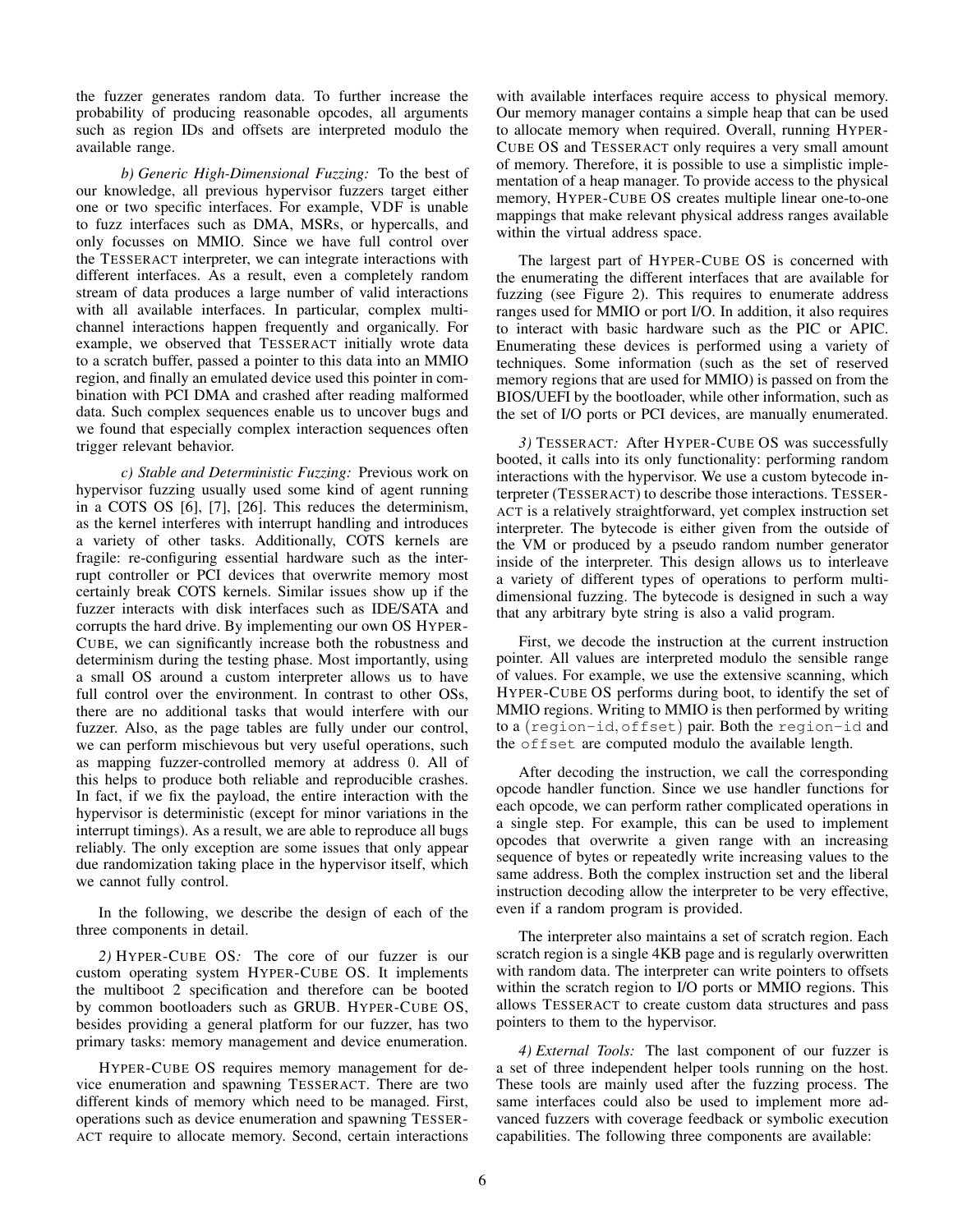- 1) During fuzzing, the logger intercepts serial communication performed by the virtual machine and stores it for later analysis.
- 2) To perform initial fuzzing, we generate a random byte stream from a given seed using the internal pseudo random number generator. However, we often execute millions of TESSERACT instructions before we find a bug. Therefore, after finding the bug, we need to trim the stream of inputs to a more manageable size. To minimize the crashing programs found, we regenerate the instruction stream from the same seed. Then the minimization tool iteratively removes a random segment from the stream and observes whether the resulting program still crashes. After a convergence of this algorithm, we typically obtain programs containing in the order of tens of instructions. For debugging purposes, it is also possible to run TESSERACT as a standalone ring 3 application.
- 3) To understand the resulting bytecode and to analyze the bugs found, we designed a decompiler that turns the given (minimized) bytecode into an equivalent C program. This C program could be compiled into a module for HYPER-CUBE OS, inserted into a kernel driver for any COTS OS for debugging purposes, or inspected manually to understand the behavior of the input.

## IV. IMPLEMENTATION DETAILS

We implemented HYPER-CUBE OS in C and x86 assembly. The bytecode interpreter TESSERACT was implemented in such a way that it is easy to embed in HYPER-CUBE and to test as a standalone application. In this section, we describe the implementation details related to HYPER-CUBE OS and TESSERACT as well as the external tools used in our fuzzer.

# *A.* HYPER-CUBE OS

To understand how and which information HYPER-CUBE OS gathers and provides to TESSERACT, we have to describe the boot process and memory management of our OS.

*1) Boot Process:* During early boot time, the firmware loads programs from different peripherals (which are called Option ROMs) for basic I/O initialization. The firmware then runs Option ROMs belonging to detected hardware and generates x86 specific data structures such as an e820 memory map. These data structures provide a way for the OS kernel, or any other code running afterwards, to interact with the detected peripherals or the firmware itself. The layout of these data structures depends on whether the computer is using a BIOS or a UEFI firmware. After preparing the relevant data structures and initializing basic devices, the firmware launches the bootloader.

Different OS bootloaders use different routines to load an OS kernel. To standardize this process, Ford et al. introduced the multiboot specification [19]. To add support for UEFI, the multiboot specification was later extended to version 2 [20]. Using a multiboot 2 compliant bootloader allows developers to ignore almost all differences between BIOS and UEFI. Note that different bootloaders require different binary formats for loading the OS kernel. However, by adhering to the multiboot 2

| 1-1 Mapping |                  |  |            |  |      |  |                         |  |       |             |
|-------------|------------------|--|------------|--|------|--|-------------------------|--|-------|-------------|
|             | Scratch<br>Areas |  | Code       |  | Heap |  | <b>MMIO</b><br>Mappings |  | Stack |             |
| 0x00000000  |                  |  | 0x00100000 |  |      |  |                         |  |       | 0xFFFFFFFFF |

Fig. 3: Virtual memory layout of HYPER-CUBE

specification, the developers can build the kernel as an ELF file using existing tool support. The initial boot interface of HYPER-CUBE OS is based on the multiboot 2 specification and we use the GRUB 2 bootloader. GRUB can be used to boot HYPER-CUBE OS via both legacy BIOS or a UEFI firmware. An additional benefit of this design is that the GRUB bootloader enters the entry point of our kernel in 32 bit protected mode, which is the primary operating mode of HYPER-CUBE OS. This way, we do not have to implement a routine to mode switch from real to protected mode.

*a) Initializing Interrupts:* To synchronize interaction with external hardware, the Programmable Interrupt Controller (PIC) and its successors, the Advanced Programmable Interrupt Controller (APIC), are used. The PIC is configured via port IO and relies on the Interrupt Descriptor Table (IDT). The interrupt table contains a list of function pointers to functions that are called when an interrupt or exception occurs. Interrupts are triggered by external hardware, whereas exceptions are generated by the CPU itself. During the startup routine, HYPER-CUBE OS configures either the PIC or the APIC and installs all essential interrupt and exception handlers. To ensure that the fuzzing process will not be interrupted by external interrupts initiated by the hypervisor at any point during the fuzzing processes, HYPER-CUBE OS prevents the delivery of all external interrupts by masking all interrupt registers within the OS. Note that the interrupts are still produced by the emulators.

*2) Memory Management:* Our custom OS requires a custom memory management. In particular, various tasks need to allocate memory and access physical memory (such as MMIO regions), even when paging is enabled. We implemented a custom heap allocator, which allows tasks to allocate a whole page at a time. This simple design drastically reduces the implementation effort and the amount of fragile metadata stored on the heap. Additionally, it increases the robustness of the OS against failures introduced by memory corruptions resulting from abusing devices that directly write to memory using DMA. On the other hand, if many small allocations are required, it drastically increases the memory overhead. HYPER-CUBE OS uses only a very small number of allocations during device enumeration and for its interpreter TESSERACT. Therefore, this additional memory overhead is negligible for our use case. We typically observed fewer than 150 allocations during a typical fuzzing campaign. However, the precise number depends on the number of emulated devices provided by the hypervisor.

Usually, an OS enables paging to manage its memory in a virtual address space. If paging is enabled, the CPU performs a lookup to map virtual pages to physical page frames using the current page table. This allows a much more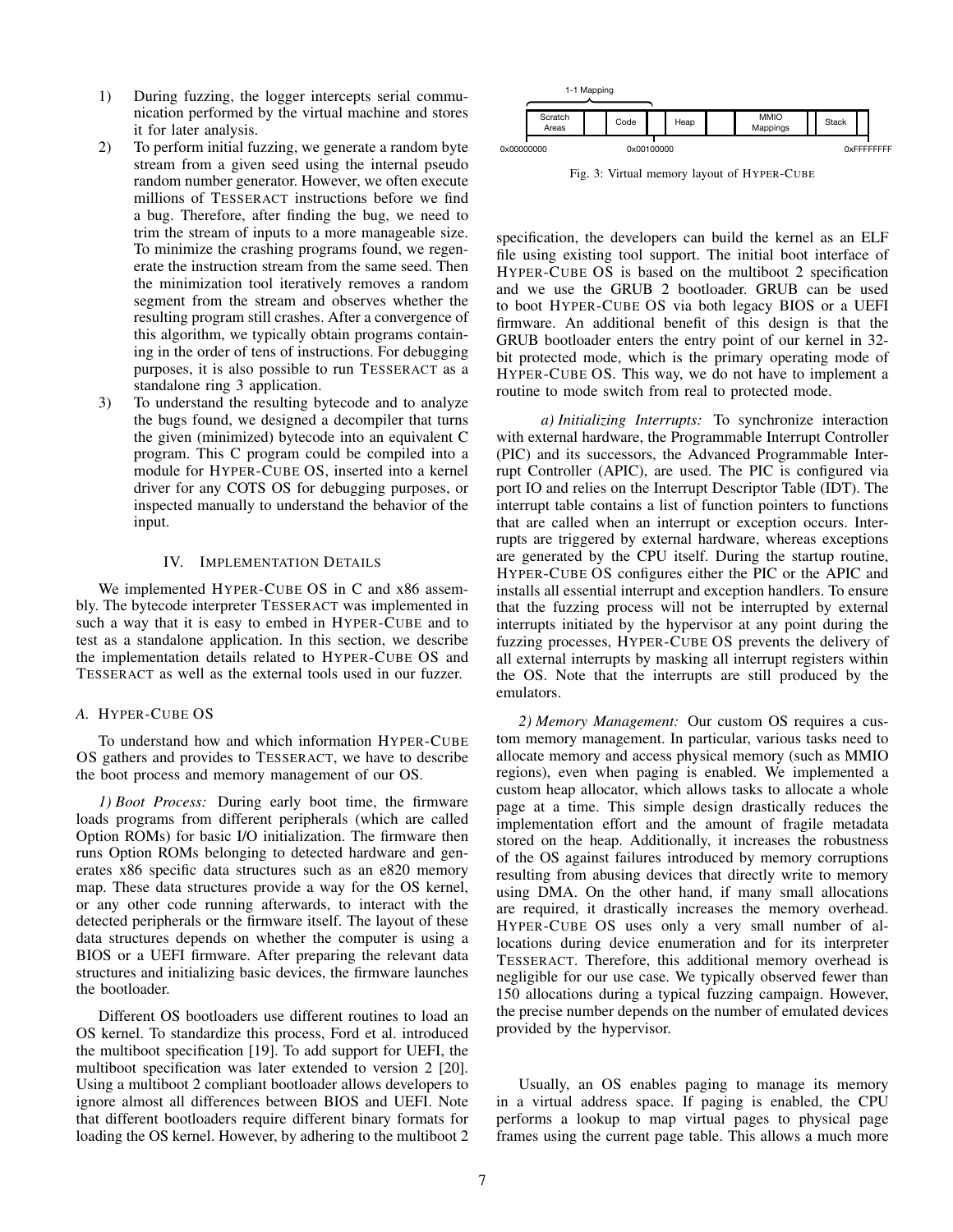flexible handling of memory including access permissions and remapping fragmented memory ranges into continuous regions. However, some tasks still need access to physical addresses. For example, the page table itself needs to be described in terms of physical memory. To enable access to various MMIO regions and the page tables, which reside in physical memory, our OS maintains some regions in which the virtual addresses map directly to physical addresses. In the lowest megabyte of memory (addresses 0x0 to 0x100000), we create such a 1-to-1 mapping of the physical memory to the virtual memory. This region contains the code, the kernel stack, and additional scratch memory that HYPER-CUBE OS provides to TESSERACT for internal use. During boot time, the BIOS/UEFI provides GRUB a memory map that contains available and reserved ranges in physical memory. This memory map is later passed to HYPER-CUBE OS. It uses the available memory to create a kernel heap that is maintained by the allocator mentioned previously. The kernel heap makes full use of the virtual address lookup and can contain any number of physical pages in any order. Above the remapped area, HYPER-CUBE OS creates a region in which all of the available memory is used to create a heap. Lastly, in the uppermost regions, we create another remap that contains various kinds of MMIO regions, as detected by the enumeration procedure. For example, memory ranges marked as reserved by the BIOS or UEFI firmware mostly contain MMIO regions of emulated devices and are remapped to this area during device enumeration. A visualization of the memory layout is given in Figure 3.

*3) Device Enumeration:* Hardware devices, such as PCI devices or core components like the APIC or the *High Precision Event Timer* (HPET), can map internal registers to physical memory. Accessing these MMIO regions allows to directly influence the state of the device. After booting, a major task of HYPER-CUBE OS is to enumerate the different interfaces that are available for fuzzing. As mentioned earlier, this requires to enumerate all MMIO and port I/O address ranges used by emulated devices and peripherals.

*a) Core Components:* The MMIO regions provided by core components such as the APIC or the HPET are described by so called *Advanced Configuration and Power Interface* (ACPI) tables. The base addresses of HPET and APIC MMIO regions are stored in their corresponding ACPI tables. To enumerate those components, HYPER-CUBE OS parses all relevant ACPI tables. A pointer to the array of ACPI tables is provided by the multiboot bootloader. Pointers to both APIC and I/O APIC MMIO regions are located in the APIC ACPI table. Lastly, if an HPET is present, the base address of the HPET can be found in the HPET ACPI table. All base pointers stored in the ACPI tables are registered in TESSERACT as potential fuzz target areas for later use. In addition, the base pointers of the APIC and I/O APIC are required for the configuration of all interrupts. The HPET pointer is not used further except for fuzzing.

*b) PCI-/PCIe-Enumeration:* To find all emulated PCI and PCI-Express devices, HYPER-CUBE OS either relies on the legacy PCI configuration I/O ports or more modern PCI configuration spaces based on the MMIO region located at the *Enhanced Configuration Mechanism* (ECAM) base pointer. Similar to the base pointers of HPET and ACPI, the base pointer of the ECAM area is located in an ACPI table named MCFG. Either way, HYPER-CUBE OS scans all PCI buses for devices. Once a PCI or PCI-Express device is found, all Base Address Registers (BARs) are parsed, and the port I/O or MMIO regions are registered as fuzzing target areas in the TESSERACT interpreter. To enable DMA for all PCI devices, HYPER-CUBE OS sets the PCI bus mastering bit in the command register of each PCI device. This way, PCI devices are allowed to read and write the guest's physical memory. HYPER-CUBE OS enumerates all MMIO regions provided by the hypervisor. Theoretically, a hypervisor could create regions that are *not* registered in the ACPI table, but they would be invisible to a COTS OS without hypervisorspecific drivers. We did not encounter this in practice during our evaluation.

*c) ISA-Enumeration / I/O Port Probing:* Various other devices use the legacy port I/O address bus to expose internal registers to the host. This includes old ISA devices such as VGA graphic cards, sound devices, or core components like the PIC. While there is a list of well-known I/O ports used for common devices, unfortunately, there is no proper, systematic way of enumerating and detecting certain emulated ISA devices. To enumerate available emulated devices, we perform an active scan of all  $2^{16}$  possible I/O ports. To find devices, we try to read from and write to all ports. If, after writing, the value in the I/O port changes, we consider the port as a possible interface to an emulated device. Unfortunately, this technique does not work for all emulated devices because not all I/O ports are writable. Using this method, we create a dictionary of interesting I/O ports that is later used more often during the fuzzing run. Our evaluation shows that this method—in combination with a small list of well known ports—is typically able to find more than 90% of all provided device I/O ports. The list of well-known ports contains 11 ranges, containing ports of emulated devices such as the legacy interrupt-controller, serial, and VGA. Another uncommon method to enumerate ISA devices is described in different legacy ISA Plug & Play specifications. Unfortunately, to the best of our knowledge, no x86 hypervisor provides support for this enumeration method.

# *B.* TESSERACT

TESSERACT is a complex instruction set interpreter. We implemented specific opcodes targeting common interactions with hypervisors. Most opcodes are available in multiple variants: opcodes such as read and write are implemented for each interface. Additionally, there are variants using userprovided dictionaries of data values and offsets. We also implemented opcodes, which use "repeat string operation"-prefix based instruction such as REP/REPE/REPZ/REPNE/REPNZ to improve performance by limiting the number of emulated instructions and the coverage by using additional x86 opcodes. This also includes instructions accessing MMIO as well as port I/O regions. Overall, TESSERACT implements the following opcode handler:

write\_mmio(region\_id, offset, data) writes a single word data to the address given by region\_id+offset. Available for 8, 16 and 32-bit words.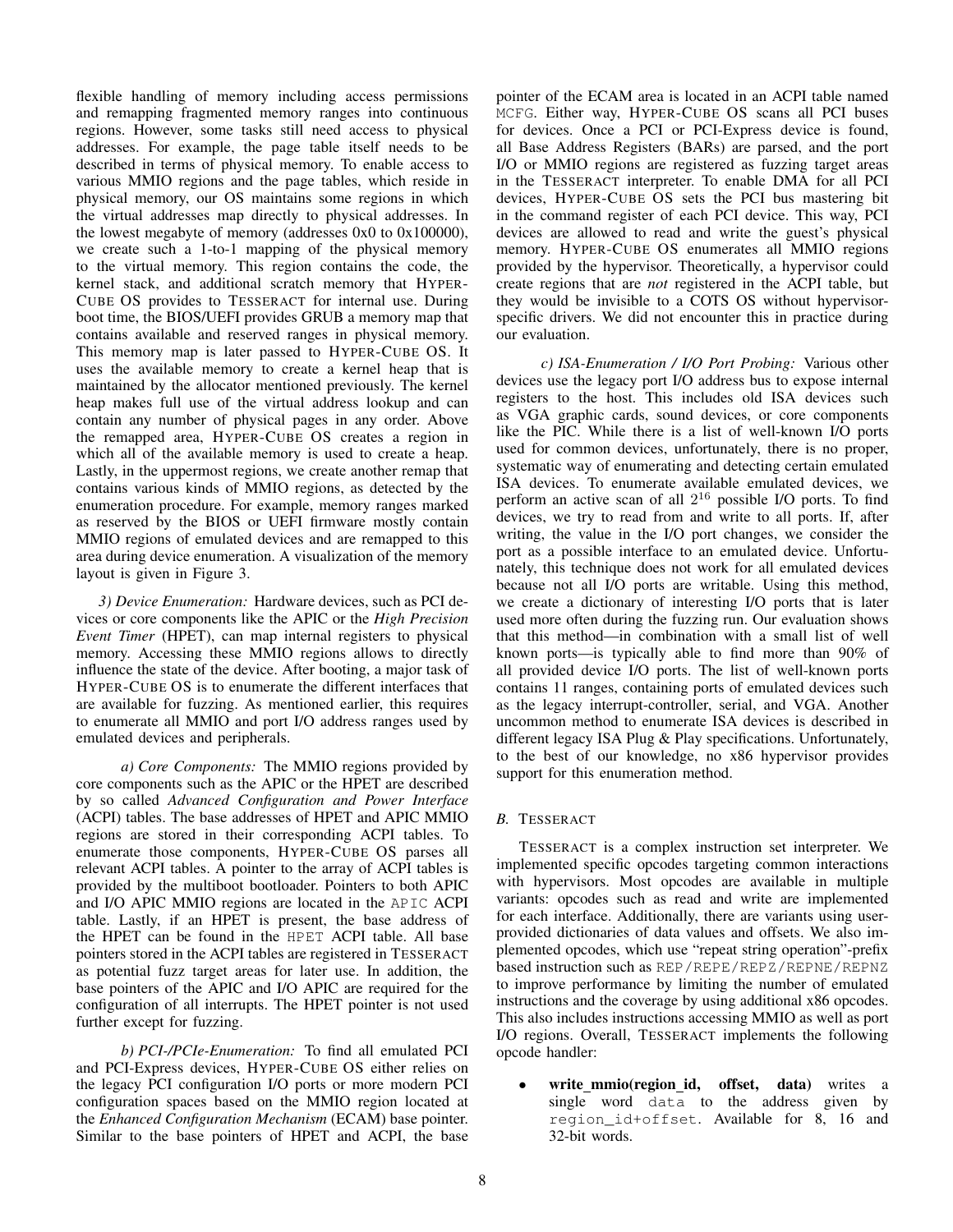

Fig. 4: TESSERACT consuming a byte string provided either by a PRNG or an embedded payload. Upon receiving the byte string, TESSERACT decodes it into opcodes such as  $\overline{Q}$  and  $\overline{Q}$ . It then calls the handler that actually performs I/O operations.

- read\_mmio(region\_id, offset) reads a single word from the address given by region\_id+offset. Available for 8, 16 and 32-bit words.
- xor mmio(region id, offset, mask) reads a single word from the given address, and writes it back after applying the given XOR mask. Available for 8, 16 and 32-bit words.
- bruteforce mmio(region id, offset, data, num) writes num consecutive data words to the given address. Available for 8, 16 and 32-bit words.
- memset mmio(region id, offset, data, num) writes the word data to num consecutive addresses, beginning at the given address. Available for 8, 16 and 32 bit words.
- writes\_mmio(region\_id, offset, data, num) same as memset mmio, however it uses a rep prefixed instruction to perform the task, testing instruction emulation.
- reads mmio(region id, offset, num) same as writes mmio, but instead of writing data, it reads it.
- mmio write scratch ptr(region id, offset, scratchid, scratch-offset) writes a pointer to the given offset in the scratch area to the address in the given MMIO region.
- \* io() all opcodes accessing MMIO regions are implemented for I/O ports as well.
- write msr(msr num, mask) writes to a *Machine Specific Registers* (MSR). This operation is limited to a list of  $\approx 240$  well-known MSRs. The mask is xored into the selected MSR.
- hypercall(eax, ebx, ecx, edx, esi) executes arbitrary hypercalls using the given registers as arguments. This instruction is specific to KVM.
- vmport(ecx, ebx) executes arbitrary vmport hypercalls with the registers set to the arguments to the hypervisor. This instruction is specific to VMware and other hypervisors which implement this hypercall interface.

The TESSERACT interpreter uses a textbook-style bytecode interpreter design that we briefly describe in the following. The bytecode stream is interpreted in a loop. In each iteration, the current bytecode instruction is decoded. The first byte encodes the opcode. Once the interpreter knows the opcode type, the corresponding handler is called. The opcode handler parses the arguments for this opcode as described above. Then, the handler performs the basic operation (such as accessing a given address). Lastly, the instruction pointer is increased by the size of the current opcode and the next iteration of the interpreter loop is executed.

There are two ways to provide bytecode instructions to our fuzzer. If no bytecode string is supplied from the outside, TESSERACT uses a Pseudorandom Number Generator (PRNG) to generate random instructions. We use a fast and small non-cryptographic PRNG with a large average cycle length  $(> 2^{126})$  called jsf32 [1]. Since our fuzzer uses the PRNG as the source of an infinite stream of instructions, changing the initial state of the PRNG allows us to run different deterministic fuzzing campaigns. An illustration of this process is given in Figure 4. The alternative way is to embed a fixed bytecode string into the OS image. This mechanism is used by the minimization script and can be used to generate proofof-concept images of HYPER-CUBE to reproduce findings.

Using the ability to inject a static bytestring into the fuzzing image, we build a test case minimization script. After the fuzzer found an initial PRNG state that leads to a crash, we regenerate the same bytestring using the same state. This bytestring is often very large (millions to tens of millions of instructions). The minimization script removes a random subslice of instructions with a length up to 50% of the input. The resulting bytestring is embedded into an HYPER-CUBE OS image, and the image is booted in the VM. If the resulting image still produces a crash, the script repeats this process, otherwise the modification is reverted, and the process is repeated. After obtaining a minimal bytestring, the decompiler can be used to translate it into a human readable form. The decompiler is implemented as a modified version of the interpreter, that emits C code for each opcode handler call.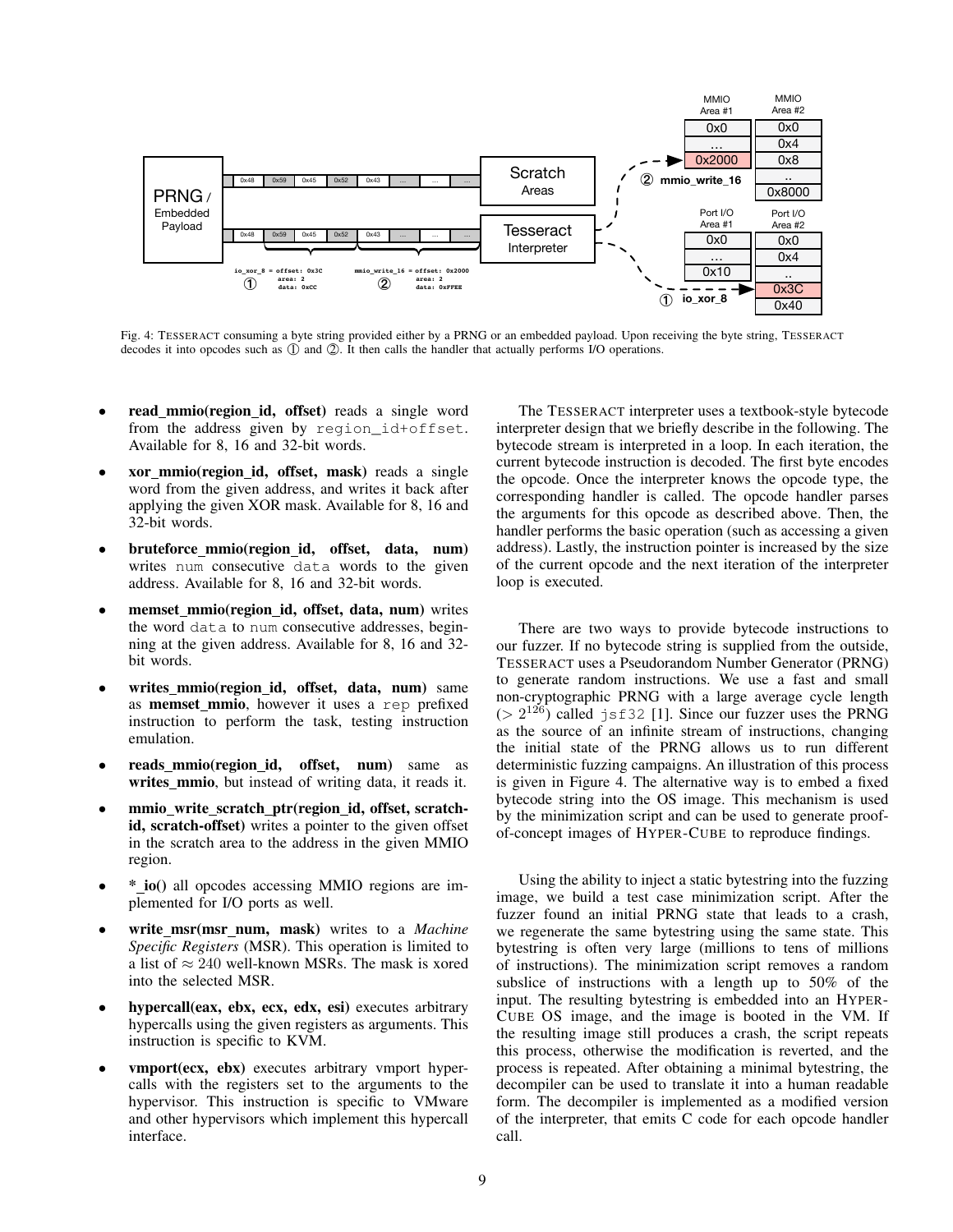## V. EVALUATION

We use our prototype implementation of HYPER-CUBE to evaluate the results of our design choices. In particular, we aim to answer the following four research questions:

- RQ 1. Are we able to uncover new bugs and vulnerabilities in different hypervisors using HYPER-CUBE?
- RQ 2. Are we able to rediscover previously known vulnerabilities, such as the QEMU vulnerability VENOM (CVE-2015-3456) or vulnerabilities found by other hypervisor fuzzers?
- RQ 3. How does HYPER-CUBE perform in terms of test coverage compared to other hypervisor fuzzing approaches?
- RQ 4. What is the performance impact of our design choice compared to other hypervisor fuzzing setups?

To test whether HYPER-CUBE is able to uncover new bugs and to answer RQ 1., we used HYPER-CUBE to evaluate six different open and closed source hypervisor implementations. We found bugs in all of them. In total, HYPER-CUBE found over 50 bugs that we all manually analyzed. At the time of submission, we reported and got confirmation for 49 bugs, report and confirmation are still in process for the remaining 5 bugs. Until now, 43 CVEs were assigned.

Similarly, to answer  $RQ$  2., we picked a set of previously known, critical security vulnerabilities in QEMU and tested if HYPER-CUBE is able to rediscover them in a reasonable time frame. Specifically, we picked four well-known CVEs, and we also reproduced the experiments performed by the authors of VDF. Overall, we show that HYPER-CUBE is able to rediscover all bugs and even finds bugs that VDF missed.

We also measure the code coverage achieved by HYPER-CUBE when fuzzing various QEMU modules (RQ 3.). We compare our measurements with the results reported by the authors of VDF. We are able to produce more code coverage on nearly all devices. Additionally, we achieve this code coverage in significantly less time. More specifically, our experiment only took ten minutes to outperform VDF in terms of bug finding capability as well as code coverage. In contrast, VDF used 60 days of computation for their experiments.

To measure the performance impact of our individual design choices and to answer **RQ 4.**, we perform three different experiments. First, we analyze the throughput of TESSERACT when compared to compiler-based approaches. Second, we compared the time it takes to re-initiate the fuzzing process after a crash of the targeted hypervisor. This time is especially relevant in case of successful bug discovery or when side effects might corrupt essential data structures resulting in full system reboots. Last, we measure the memory usage of our implementation.

# *A. Evaluation Setup*

All experiments were performed on desktop machines with an Intel i7-6700 processor (4 cores) and 24 GB of RAM. Unless stated otherwise, all experiments were performed on host systems running Ubuntu 16-04 LTS. No seed inputs were used in any experiment, as our fuzzer generates the stream of bytecode instructions using a PRNG. Since our design is independent of the hypervisor under test, we can test a wide variety of different hypervisor implementations. In particular, we evaluated against the following six hypervisors: QEMU/KVM (4.0.1-rc4), Bhyve (12.0-RELEASE), ACRN (29360 Build), VirtualBox (5.1.37\_Ubuntu r122592), VMware Fusion (11.0.3) and Parallels Desktop (14.1.3).

While the design of HYPER-CUBE is quite flexible, it still has some limitations in the implementation. We require 32bit UEFI or GRUB assisted booting. Since Hyper-V and its type 2 virtual machines require a 64-bit UEFI bootloader, we do not support this hypervisor in our current implementation. This could be changed by extending the bootloader or the OS boot routine. Additionally, we have limited support for paravirtualized virtual devices and therefore we excluded paravirtualization hypervisors such as Xen, VMware ESXi and Hyper-V from our evaluation set. Note that this does not pose a limitation to the techniques presented: support for paravirtualization could be added by extending the boot procedure and the instruction set in TESSERACT.

## *B. Finding New Vulnerabilities*

To demonstrate that HYPER-CUBE is versatile and effectively able to uncover bugs in different hypervisors, we tested current versions of different hypervisor implementations. As noted earlier, we were able to find bugs in all tested hypervisors and obtained 43 CVEs so far. An overview of all bugs found is given in Table II. Overall, we reported 54 bugs, a more specific breakdown is as follows: in total, we found eight memory corruption bugs. Additionally, in one case, we were able to crash the entire host kernel (Bhyve - the standard hypervisor used in FreeBSD). Three of the bugs caused a deadlock of the hypervisor itself, effectively making it useless. The remaining bugs cause different kinds of crashes in the hypervisor. Notably, 26 bugs were triggering assertion failures. While these bugs crashed the VMM and CVEs were assigned by MITRE, Red Hat Product Security does not consider these as security issues. In total, 12 of the 43 CVEs assigned are due to such assertion failures.

The high number of bugs found in all tested hypervisors demonstrates that HYPER-CUBE is able to uncover large quantities of novel bugs  $(RQ_1)$ . To better understand the kind of bugs HYPER-CUBE is able to uncover, we provide more detailed descriptions for three of them.

*1) Case Study: Bhyve* rep movs *emulation failure:* HYPER-CUBE found a bug in the instruction emulator of Bhyve and the way some instructions are handled if the devices emulation is performed by the hypervisor. During fuzzing, TESSERACT executed a rep movs instruction, which was targeting the APIC MMIO region. Unlike all other MMIO regions, Bhyve failed to emulate the rep movs instruction, which targets the APIC controller. These instructions were emulated in the host kernel instead of the ring 3 emulator. This bug can be exploited to crash the host kernel.

*2) Case Study: QEMU* qxl *arbitrary read access:* HYPER-CUBE uncovered a vulnerability in the qxl VGA emulation, which leads to control of a pointer to the VGA mode array and to an arbitrary out-of-bounds read access. To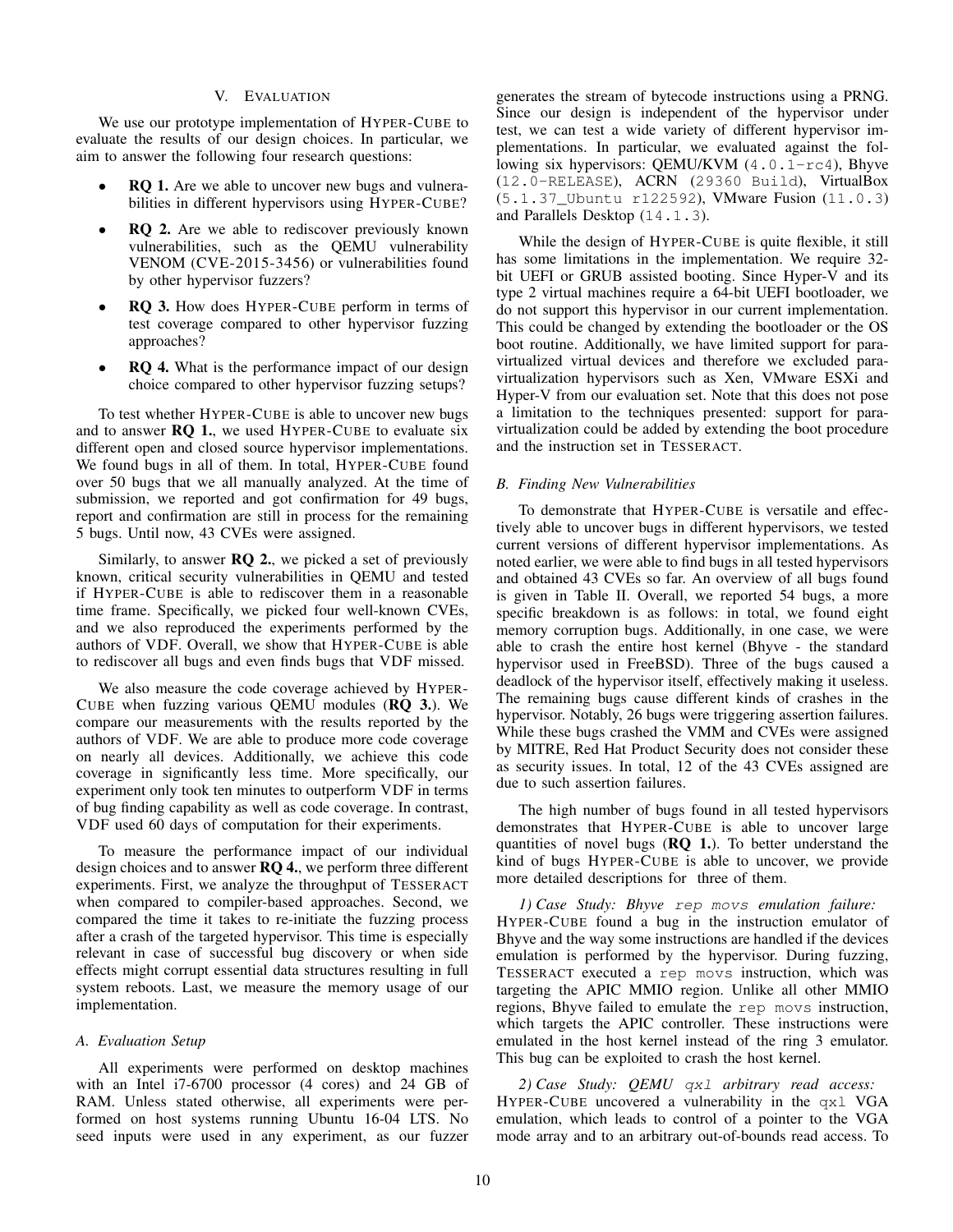TABLE II: Reported bugs found by HYPER-CUBE.

| Hypervisor           | Asserts | Null-Pointer             | FP Exception | <b>Memory Corruptions</b> | Deadlocks | Kernel DoS | Other <sup>a</sup>       | Total / CVEs  |
|----------------------|---------|--------------------------|--------------|---------------------------|-----------|------------|--------------------------|---------------|
| <b>OEMU / KVM</b>    | 12      |                          |              |                           |           |            | $\overline{\phantom{0}}$ | 23/23         |
| Bhyve                |         |                          |              |                           |           |            | $\overline{\phantom{a}}$ | 13/13         |
| VirtualBox           |         |                          |              |                           | -         |            | $\overline{\phantom{a}}$ | 11 / 5        |
| <b>VMware Fusion</b> |         | $\overline{\phantom{a}}$ |              |                           | -         |            |                          | 4/            |
| Parallels Desktop    |         |                          |              |                           | -         |            | $\overline{\phantom{a}}$ | 2/1           |
| <b>ACRN</b>          |         |                          |              |                           |           |            | $\overline{\phantom{a}}$ | $\frac{1}{2}$ |
| <b>Total</b>         | 26      | 10                       |              |                           |           |            |                          | 54/43         |

<sup>a</sup> Not yet classified.

trigger this bug, it is necessary to use two different interfaces. qxl provides a PIO write region to select a VGA mode within the VGA modes array. The VGA modes array is stored in a presumably read-only PCI-MMIO area named QXL ROM region. However, due to an implementation mistake, this area is mapped writable to the guest. This allows us to control the metadata. Finally, when the window is resized, the size is read from a pointer in the modes array. By changing it, we can control the size of the buffer. This vulnerability allows an outof-bounds read access in a  $4GB + 8KB$  range relative to the allocation.

*3) Case Study: VirtualBox* intel-hda *heap corruption:* In the intel-hda sound card emulator implementation of Virtualbox, HYPER-CUBE uncovered a heap corruption issue. The command output ring buffer (CORB) size can be set to either two entries (8 bytes), 16 entries (64 bytes) or 256 entries (1KiB, default) with an MMIO write to the CORBSIZE register. The CORBSIZE MMIO write handler sets the selected size and allocates a buffer with the given size. The intel-hda device can then be reset by an MMIO write to the global control (GCTL) register. This handler resets the buffer size to the default of 256 entries (1KiB) and clears the buffer with a memset of size 1KiB. Clearing the buffer can lead to a heap out-of-bound write of up to 1016 bytes when the CORB size was previously set to 2 entries, and the buffer only has a size of 8 bytes. The vulnerability was present in the Ubuntu version of VirtualBox and has now been fixed.

## *C. Rediscovering Known Vulnerabilities*

It is a well-known fact that fuzzers are typically able to find bugs in poorly tested software. We therefore ensure that our fuzzer is also able to find bugs previously found by other methods.

*1) Old CVEs:* Since there is very limited related work on hypervisor fuzzing, we picked some well-known CVEs for this experiment. In a first set, we chose some high-impact bugs with a  $CVSS > 7.0$ . Additionally, we tried to rediscover all bugs found by VDF. In total we analyzed four known bugs, displayed in Table III. We were able to find all bugs in a matter of seconds. Since all the bugs are inside of QEMU device emulators, we evaluated our fuzzer both with QEMU running TCG mode as well as KVM based virtualization. Even though TCG is typically considered slower at emulation than hardware supported virtualization techniques such as KVM, fuzzing QEMU TCG was drastically faster. This is due to the fact that we produce a workload that mostly consists of interactions with the hardware. In KVM, each interaction requires multiple expensive context switches, while no such context switch takes place in QEMU TCG mode.

Unfortunately, most fuzzers developed by practitioners in the industry are neither released nor properly evaluated by the scientific community. However, Tang et al. explicitly mention that they needed one and a half hours to rediscover the VENOM vulnerability [46]. HYPER-CUBE typically requires less than ten seconds to discover it (as illustrated in Table III).

*2)* HYPER-CUBE *vs* VDF*:* In addition to reproducing wellknown CVEs, we compare HYPER-CUBE against VDF by reproducing the results reported in their paper. Unfortunately, the authors of VDF did not provide detailed descriptions of the crashes found and we were not able to obtain a copy of VDF. However, we used the same version of QEMU and performed similar experiments (displayed in Table IV). It should be noted that we excluded their experiment against the Trusted Platform Module (TPM), as it was manually added and is not part of the default configuration of QEMU. Furthermore, VDF uses extensive traces obtained from real OS boot processes, while we did not provide any seed inputs or dictionaries to HYPER-CUBE. Similar to the authors of VDF, in this experiment we limited fuzzing to the target device by ignoring all other devices during device enumeration. We compare our results with the values reported by the authors of VDF. We were able to find crashes in all three devices VDF crashed. Beyond merely reproducing all of the bugs found by VDF, we even managed to find crashes in five additional devices that VDF missed.

The fact that we managed to find bugs in all the devices that VDF broke is surprising, since VDF uses coverage feedback and is able to improve the performance drastically by targeting individual components in isolation. On the other hand, our approach has to deal with the whole system and is unable to make use of coverage feedback.

Note that we achieved these results after testing the same targets for only 10 minutes, while VDF fuzzed the same targets for 60 days. Like the authors of VDF, we limited the fuzzer to test only the port I/O and MMIO areas related to the targeted emulator in this experiment. We have three observations on why we are able to outperform VDF with such a margin. First of all, VDF only interacts with MMIO and port I/O to test the target hypervisor. Our approach is able to trigger more code by other means such as DMA. Second, VDF has to reset the device state after each test case to obtain coverage measurements that are undisturbed by previous tests. This has two downsides: (i) resetting the state of the target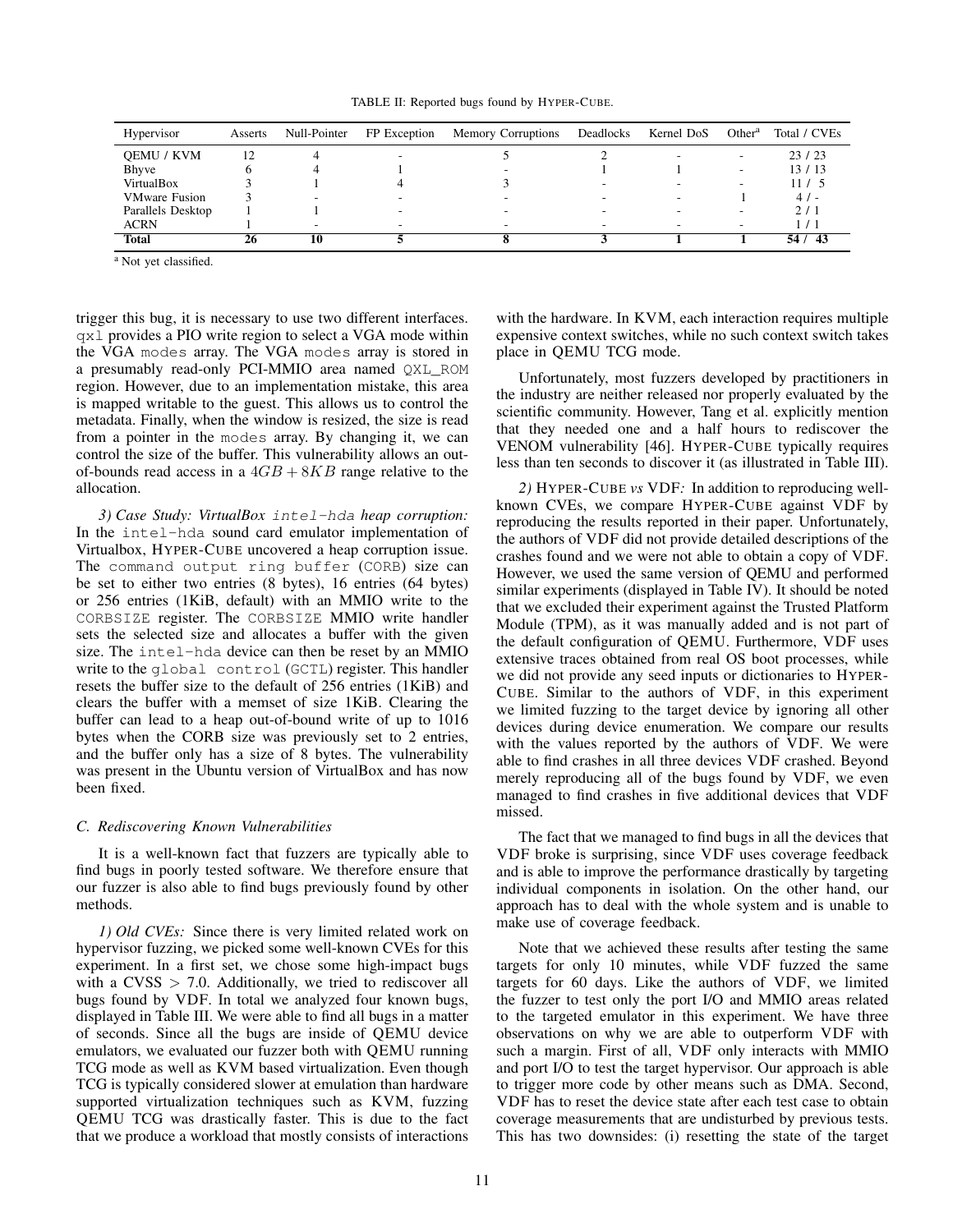TABLE III: Previously known vulnerabilities in QEMU / KVM found by HYPER-CUBE (average time in seconds over 20 runs each ± standard deviation).

| CVE(Bug)               | <b>CVSS</b> | TCG (sec)       | KVM (sec)           |
|------------------------|-------------|-----------------|---------------------|
| 2015-3456 (VENOM)      | 7.7         | $5.8 \pm 6.8$   | $49.7 \pm 50.6$     |
| 2017-2615 (Cirrus VGA) | 9.1         | $5.1 + 3.0$     | $86.7 + 70.4$       |
| 2017-2620 (Cirrus VGA) | 9.9         | $19.6 \pm 14.9$ | $331.32 \pm 303.06$ |
| 2015-8743 (NE2000)     | 71          | $47.7 + 42.0$   | $203.5 \pm 341.7$   |

is a slow process itself, and (ii) most inputs produced by VDF are small. For example, the crashes found are only 2500 bytes large on average. As a consequence, VDF incurs an expensive reset after every few hundred operations. HYPER-CUBE, on the other hand, is able to perform many billions of operations without such overhead. We assume that HYPER-CUBE is able to execute orders of magnitude more operations per second compared to VDF. However, a precise comparison is not possible, since the authors of VDF did not report any numbers. More importantly, VDF also replays slightly mutated versions of the same test cases over and over again, reducing the variance in test scenarios. Normally, feedbackdriven fuzzers are expected to use this as an advantage to learn what test cases provide novel behavior and which ones do not. However, due to the fact that TESSERACT already encodes a significant amount of prior information and is able to guess interesting inputs with high probability, it seems that in this case the performance losses do not make up for the incremental learning. Last, VDF fuzzes emulated devices in isolation, depriving them from a set of real-world interactions such as interrupts. Our approach attacks the target device in a full environment featuring all interactions.

As a consequence of both experiments, we conclude that HYPER-CUBE is able to significantly outperform state-of-the art fuzzers (RQ 2.). This also demonstrates the advantage that a custom interpreter provides by focusing on useful interactions. This finding is inline with recent research on grammar-based fuzzing [10], [12], [29], [36], [39].

# *D. Performance*

After demonstrating HYPER-CUBE's ability to find novel and well-known bugs, we also evaluate other aspects of its performance. Besides the crashes found, the authors of VDF also reported branch coverage achieved on various devices. Similarly, we measure the coverage that was achieved and compare it against the values reported by VDF. To give a general feeling for the performance criteria, we also evaluate metrics such as throughput, boot time, and memory usage.

*1) Coverage:* To estimate the quality of our test results and to compare it against VDF, we measured the coverage produced by our approach. As mentioned earlier, we were not able to obtain a copy of VDF and thus can only compare our results with the numbers published by the authors of VDF. It should be noted that the authors of VDF chose to perform their experiments on 6 cores for a total of roughly 60 days each. We choose to run our experiments on a single core while the gcov profiler was actively measuring the coverage produced in the device emulator. Overall, we tested each device for ten minutes. Measuring the coverage introduces a rather heavy performance penalty, however we err on the side of

TABLE IV: Branch coverage and bugs found by HYPER-CUBE and VDF

|                                          |                         | HYPER-CUBE |                               |                            |     |                                                          |
|------------------------------------------|-------------------------|------------|-------------------------------|----------------------------|-----|----------------------------------------------------------|
| Device                                   | Cov                     | Bug        | Time                          | Cov                        | Bug | Time                                                     |
| AC97<br>CS4231a<br>ES1370                | 53.0%<br>56.0%<br>72.7% |            | 59 days<br>65 days<br>69 days | 80.75%<br>76,95%<br>94,77% |     | $10 \text{ min}$<br>$10 \text{ min}$<br>$10 \text{ min}$ |
| Intel-HDA <sup>a</sup><br>SoundBlaster   | 58.6%<br>81.0%          |            | 59 days<br>58 days            | 66.37%<br>85.89%           |     | $10 \text{ min}$<br>$10 \text{ min}$                     |
| Floppy<br>Parallel<br>Serial             | 70.5%<br>42.9%<br>44.6% |            | 57 days<br>25 days<br>62 days | 83.38%<br>38.61%<br>79.90% |     | $10 \text{ min}$<br>$10 \text{ min}$<br>$10 \text{ min}$ |
| <b>IDE</b> Core<br>EEP <sub>ro</sub> 100 | 27.5%<br>75.4%          |            | 65 days<br>62 days            | 68.81%<br>83.94%           |     | $10 \text{ min}$<br>$10 \text{ min}$                     |
| E1000 <sup>b</sup>                       | 81.6%                   |            | 61 days                       | 81,69%                     |     | $10 \text{ min}$                                         |
| <b>NE2000 (PCI)</b><br>PCNET (PCI)       | 71.7%<br>36.1%          |            | 58 days<br>58 days            | 72.78%<br>83,08%           |     | $10 \text{ min}$<br>$10 \text{ min}$                     |
| RTL8139<br>SDHCI <sup>c</sup>            | 63.0%<br>$90.5\%$       |            | 58 days<br>62 days            | 73.73%<br>77.04%           |     | $10 \text{ min}$<br>$10 \text{ min}$                     |

<sup>a</sup> We fixed a bug in this device emulator to perform this experiment properly. Otherwise, HYPER-CUBE will find this crash within seconds.  $\overline{D}$  Due to a deadlock, which was found by HYPER-CUBE within seconds, this experiment was performed on the latest version of QEMU (4.0.1-rc1) instead. Even in this version, HYPER-CUBE was able to uncover a new deadlock bug within minutes.

<sup>c</sup> Due to the high amount of memory corruption bugs and deadlocks, which were found by HYPER-CUBE within seconds, we launched QEMU multiple times to perform a proper coverage measurement.

caution by ignoring this fact and thus underestimating the performance of HYPER-CUBE. Additionally, the authors of VDF created seed traces for all MMIO interactions from real OS interactions or test cases that already provide some good initial coverage. In contrast to VDF, we have no tracing utility and therefore started with a blank state without any seed files. Even though we start from this disadvantaged situation, we drastically outperform VDF in all but one case. Unfortunately, we are unaware of the exact reasons why we are able to outperform VDF with such a margin.

However, we investigated the coverage that we found, and noticed that many interactions require that we provide the device with a pointer to our memory that contains certain data, or perform interactions with interrupts neither of which is done by VDF. Using our multi-dimensional fuzzing approach, we can interleave these operations easily. Together with the observations on performance made in Section V-C2, this might explain the significant difference in coverage.

*2) Interpreter Throughput:* To further substantiate the performance impact of our design, we compare our interpreterbased approach against a compiler based approach using GCC. Similar compiler-based approaches are used by multiple system-level fuzzers such as CFAFT [18].

For this comparison we measure the time that GCC uses to compile C code equivalent to 16MB of opcodes. We generate this C code via our own opcode decompiler. Since fuzzers like CFAFT usually use smaller test cases, and to prevent GCC from using all memory available (since the 16MB opcode yield to a significantly large chunk of C code, around 1.8 million lines of code), we generate separate C code files from every ten thousands of opcodes and measure the overall time for compiling these files. We omitted to include the time it takes to actually load the resulting kernel module and to execute it, as the minimal Linux image does not contain a compiler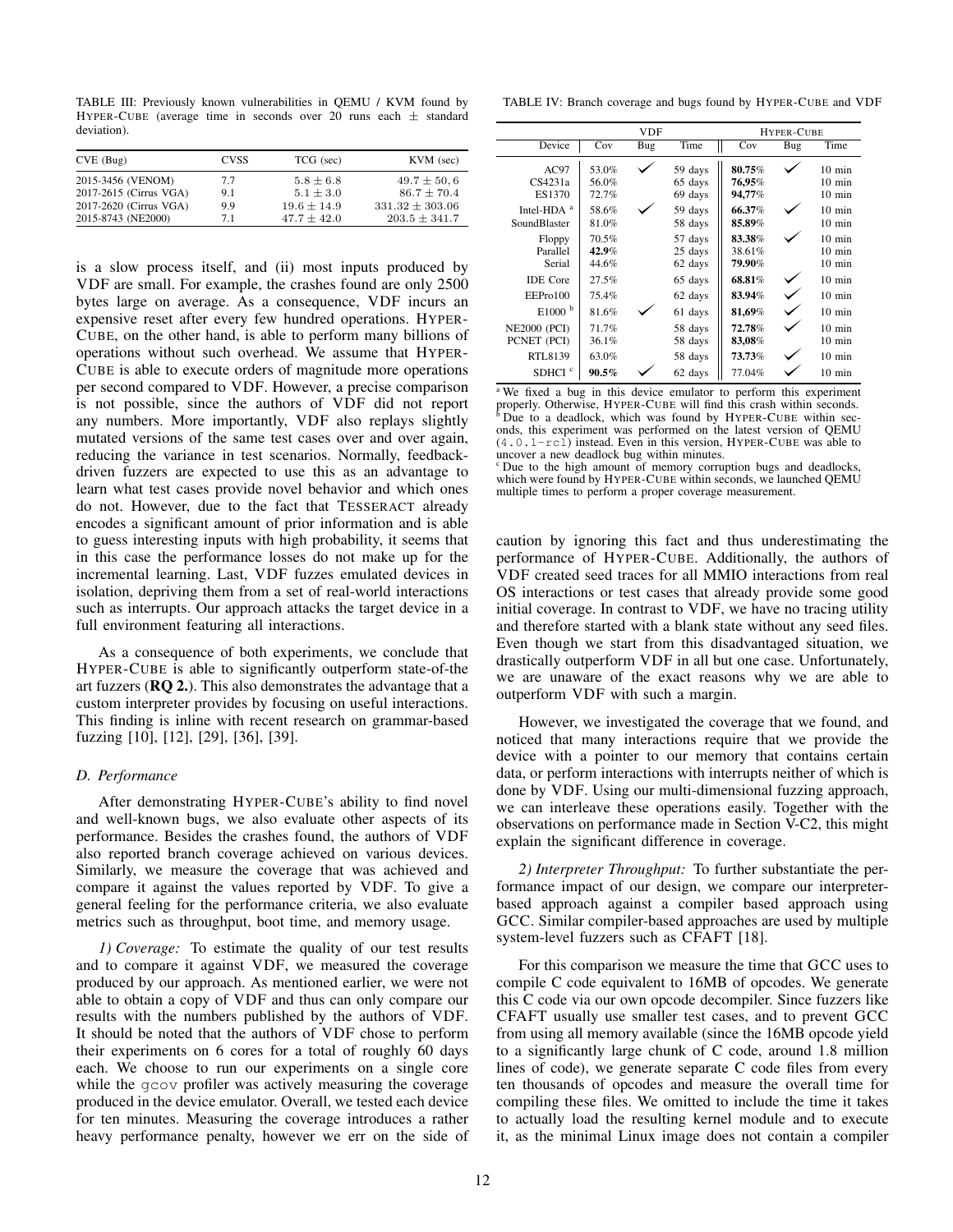TABLE V: Throughput of TESSERACT vs. GCC (with -O0)

| Approach                | Runtime             |
|-------------------------|---------------------|
| <b>TESSERACT</b>        | $0.028 \text{ sec}$ |
| GCC each slice (10k)    | $0.356$ sec         |
| GCC Total (1.8 million) | 64.522 sec          |

TABLE VI: Boot time comparison using QEMU 4.0.1-rc4 ASAN (average over 20 runs each  $\pm$  standard deviation).

| Mode | Linux-4.15            | <b>HYPER-CUBE Probing</b> | HYPER-CUBE            |
|------|-----------------------|---------------------------|-----------------------|
| TCG  | $5.856 \pm 0.027$ sec | $0.487 \pm 0.038$ sec     | $0.401 \pm 0.007$ sec |
| KVM  | $2.337 \pm 0.053$ sec | $0.785 \pm 0.079$ sec     | $0.219 \pm 0.011$ sec |

environment. We therefore overestimate the throughput of compiler-based approaches - a conservative choice. We then measure the time it takes for our HYPER-CUBE to generate, load and execute the same 16MB of opcode. The results are displayed in Table V. Note that the overall time for compiling 1.8 million lines of code for GCC is measured by the sum of the time it takes for every ten thousands opcodes C file to be compiled. Overall, our approach has a throughput that is roughly 2,300 times higher than compiler-based approaches. It should be noted that this number is calculated conservatively, as it does not yet contain the cost for generating large amounts of C code, nor for actually loading or executing the compiled executable.

## *E. Restart After Crash*

Another important performance metric for fuzzer is how fast they can recover from crashes. Since we use a very lightweight custom OS, we can boot a lot faster than COTS OSs. This offers a significant advantage over other designs where the fuzzer runs in a kernel module or driver as part of a COTS OS. We compared the boot time of HYPER-CUBE against a minimal Linux BusyBox image. We booted 20 times, and measured the average time until the fuzzer started. HYPER-CUBE OS can be used in two modes: in an initial boot process, HYPER-CUBE OS uses its I/O enumeration abilities to generate a map of available ranges. After this first boot process, future reboots can reuse this mapping to save time. The results are displayed in Table VI. Overall it took Linux an average of 2.3 seconds to boot, while HYPER-CUBE OS is able to boot in only 0.22 seconds, resulting in a 10 times speedup. Depending on the fuzzing workload, the actual performance gains might be much lower, particularly in cases where the fuzzer does not find many crashes and therefore reboots are very uncommon events.

## *F. Memory Usage*

Given that typically fuzzing is performed in parallel, the memory footprint of the target is rather important. However, a barebone Linux only uses some 30-50 MB of memory, much less than a typical hypervisor. HYPER-CUBE OS requires even less memory (around 10MB). However, since neither 10MB nor 50MB contributes significantly to the overall memory usage, the effect of saving memory on the fuzzing performance is negligible.

TABLE VII: Automatic emulator detection rate of HYPER-CUBE. #scanning indicates the number of interfaces identified by our scanning. #well-known denotes the number of ports that the scanning did not find, but were contained in our list of well-known ports. #baseline is the number of interfaces, as reported by the hypervisor.

| Hypervisor                      | #scanning | #well-known | #baseline | %found  |
|---------------------------------|-----------|-------------|-----------|---------|
| VirtualBox MMIO Scan            | 12        | $\Omega$    | 12        | 100.00% |
| <b>OEMU / KVM MMIO Scan</b>     |           | $\Omega$    |           | 100.00% |
| VirtualBox Port I/O Scan        | 185       | 29          | 203       | 91.13%  |
| <b>OEMU / KVM Port I/O Scan</b> | 352       |             | 357       | 98.60%  |
| Total                           |           |             |           | 97.43%  |

#### *G. Emulator Detection*

During the device enumeration process, HYPER-CUBE can enumerate all present PCI and PCI-Express devices as well as their I/O ports and MMIO regions. Unfortunately, there is no such mechanism to systematically enumerate ISA devices. HYPER-CUBE contains an approximate solution to find interesting I/O ports. We were able to obtain the ground truth by using internal tools for both QEMU and VirtualBox. Using this ground truth, we were able to measure the effective detection rate of our approach. As it is illustrated in Table VII, our method is highly effective at uncovering relevant I/O addresses. As expected, all MMIO regions were correctly identified. It should be noted that HYPER-CUBE also offers the ability to add additional ranges to the target list if a manual check or documentation indicates the need.

Based on the performance evaluation, we can say that HYPER-CUBE drastically outperforms existing, state-of-theart fuzzers such as VDF and the fuzzer designed by Tang et al. [46] (RQ 3.). Our design based on a custom operating system and a custom bytecode interpreter providing multidimensional fuzzing and a high throughput interpreter are the main reason for this. The boot time and memory overhead are far less impactful on our performance gains. This answers research question RQ 4..

## VI. RELATED WORK

In the last five years, fuzzing has been a very active field of research. Triggered by the publication and widespread success of AFL, a myriad of research projects aimed to strengthen the bug finding ability of fuzzers in various scenarios. In most cases, the algorithms used for scheduling [13]–[15], [41], [49], feedback [2], [21], [31], [33], and mutations [10], [11], [29], [36], [39] were improved. In other projects, techniques based on concolic execution [22]–[24], [28], [34], [45], [48], [53], [55] or taint tracking [17], [40] were combined with fuzzing to solve "fuzzing roadblocks" such as magic bytes. Lastly, the primitives used to run the fuzzer such as the mechanism of spawning processes [51] or obtaining coverage [4], [44] were redesigned to provide more performance. Additionally, fuzzing was adopted to a wide range of targets: while AFL only targets ring 3 applications, researchers quickly adapted the design to kernel fuzzing [3], [5], [44], hypervisor fuzzing [30] and even used fuzzing to test neural networks [37], [50].

A custom OS was used to test hypervisors by previous projects. For example CrashOS [32] is a suite of handwritten test cases used to find regressions and well-known bugs, running as an operating system. As it does not provide any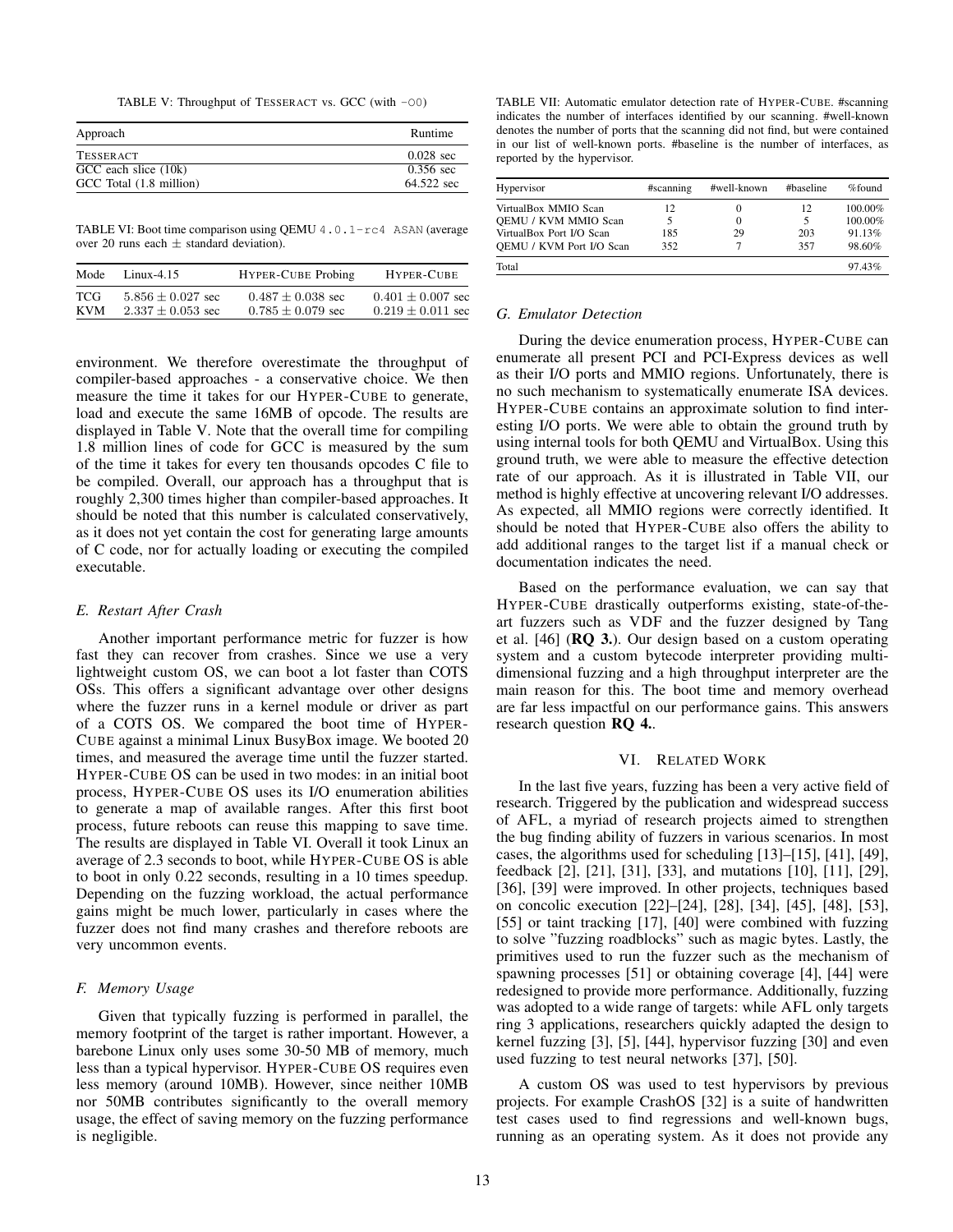way to uncover new bugs, it is orthogonal to our work. Intel CHIPSEC suite provides different components to fuzz emulated devices [25]. Similarly, Ormandy created a fuzzer to create random I/O accesses within different hypervisors [35]. Henderson et al. [30] introduced an approach to fuzz specific device emulators by modifying an open source hypervisor and providing AFL support. Tang et al. [46] introduced a similar approach to provide interoperability between AFL and QEMU by implementing an interfaces on top of QEMU's SeaBIOS. Finally, Amardeep Chana from MWR Labs and Microsoft Security Research and Defense, introduced fuzzers for fuzzing the Hyper-V hypercall interface (VMBus) [16], [42].

#### VII. DISCUSSION

In this paper, we introduced an architecture for a noncoverage-guided hypervisor fuzzer. Surprisingly, we found that even though our approach makes far fewer assumptions than state-of-the-art coverage-guided fuzzers, it is still able to outperform them in all relevant metrics (coverage found, bugs found, coverage found per time, and bugs found per time). This goes to show that for smaller codebases such as individual device emulators, a very high fuzzing throughput and a reasonable choice of input format, are still the most important properties of a fuzzer. Yet, on the other hand, our evaluation (Table IV) also shows that for one of the most complex devices (QEMU's sdhci emulator) with deeply nested conditions, coverage guidance was actually improving the coverage.

## *A. Coverage-Guided Hypervisor Fuzzing*

It would be very interesting to see how a combination of HYPER-CUBE and coverage-guided fuzzing would perform. In particular, it might be relevant to try to combine the high-throughput fuzzing of our current approach with the incremental learning provided by coverage-guided fuzzing. We believe that the basic problem with VDF is that it introduces a very high overhead to try a single new operation. To uncover new coverage or new interesting behavior, the state in the hypervisor needs to be constructed one operation at a time. Since the space of possible operations is very large, it seems that letting the state grow until something interesting (in this case, a crash) happens drastically increases the throughput. We can execute thousands of opcodes on the current state in the time it takes to reset the device state once. As a consequence, the probability of finding an operation that triggers new behavior in any given time frame increases drastically.

## *B. Hyper-V*

Recently, much focus was put on fuzzing Hyper-V and its VMBus as well as all synthetic devices [47]. Currently, HYPER-CUBE cannot boot in a Hyper-V generation 2 virtual machine because it does not support 64-bit UEFI mode. Unfortunately, to get access to fuzz the implementation of synthetic devices, Hyper-V requires the OS to boot in this mode. This is by no means a limitation of the design, but merely of the implementation. Currently, HYPER-CUBE has only limited support for para-virtualization: while HYPER-CUBE is able to access all interface used in para-virtualization, it is not very efficient at doing so. As each hypervisor implements its own specific communication channel, we currently only implement generic operations that will be unlikely to trigger interesting coverage on their own. Both feedback-driven fuzzing or specific opcodes would greatly increase the ability to deal with that kind of situation.

# VIII. CONCLUSION

In this paper, we presented a generic and comprehensive technique to find bugs in hypervisors and device emulators. HYPER-CUBE discovered 54 different bugs in proprietary and open source hypervisors. However, the most notable result from this paper is not that fuzzers are able to discover bugs in hypervisors. Instead, we found it more interesting that our black-box design is able to outperform at least two coverageguided hypervisor fuzzers. We believe that our results indicate that in situations where the target consumes a continuous stream of inputs, the high-throughput design outweighs the precision offered by a coverage-guidance. Future fuzzer designs should incorporate this insight to create more efficient coverage-guided fuzzers.

## ACKNOWLEDGMENTS

This work was supported by the German Research Foundation (DFG) within the framework of the Excellence Strategy of the Federal Government and the States – EXC 2092 CASA – 39078197. In addition, this work was supported by the European Union's Horizon 2020 Research and Innovation Programme (ERC Starting Grant No. 640110 (BASTION) and 786669 (REACT)) and the German Federal Ministry of Education and Research (BMBF, project HWSec – 16KIS0592K). The content of this document reflects the views only of their authors. The European Commission/Research Executive Agency are not responsible for any use that may be made of the information it contains.

# **REFERENCES**

- [1] A small noncryptographic PRNG. http:// www.burtleburtle.net/bob/rand/smallprng.html. Accessed: January 20, 2020.
- [2] Circumventing fuzzing roadblocks with compiler transformations. https://lafintel.wordpress.com/. Accessed: January 20, 2020.
- [3] Project Triforce: Run AFL on Everything! https: //www.nccgroup.trust/us/about-us/newsroom-andevents/blog/2016/june/project-triforce-run-aflon-everything/. Accessed: January 20, 2020.
- [4] Security oriented fuzzer with powerful analysis options. https:// github.com/google/honggfuzz. Accessed: January 20, 2020.
- [5] syzkaller: Linux syscall fuzzer. https://github.com/google/ syzkaller. Accessed: 2017-06-29.
- [6] Viridian Fuzzer. https://github.com/mwrlabs/ ViridianFuzzer. Accessed: January 20, 2020.
- [7] XenFuzz. https://www.openfoo.org/blog/xen-fuzz.html. Accessed: January 20, 2020.
- [8] Keith Adams and Ole Agesen. A Comparison of Software and Hardware Techniques for x86 Virtualization. *SIGOPS Oper. Syst. Rev.*, 40(5), October 2006.
- Keith Adams and Ole Agesen. A comparison of software and hardware techniques for x86 virtualization. In *Proceedings of the 12th International Conference on Architectural Support for Programming Languages and Operating Systems*, 2006.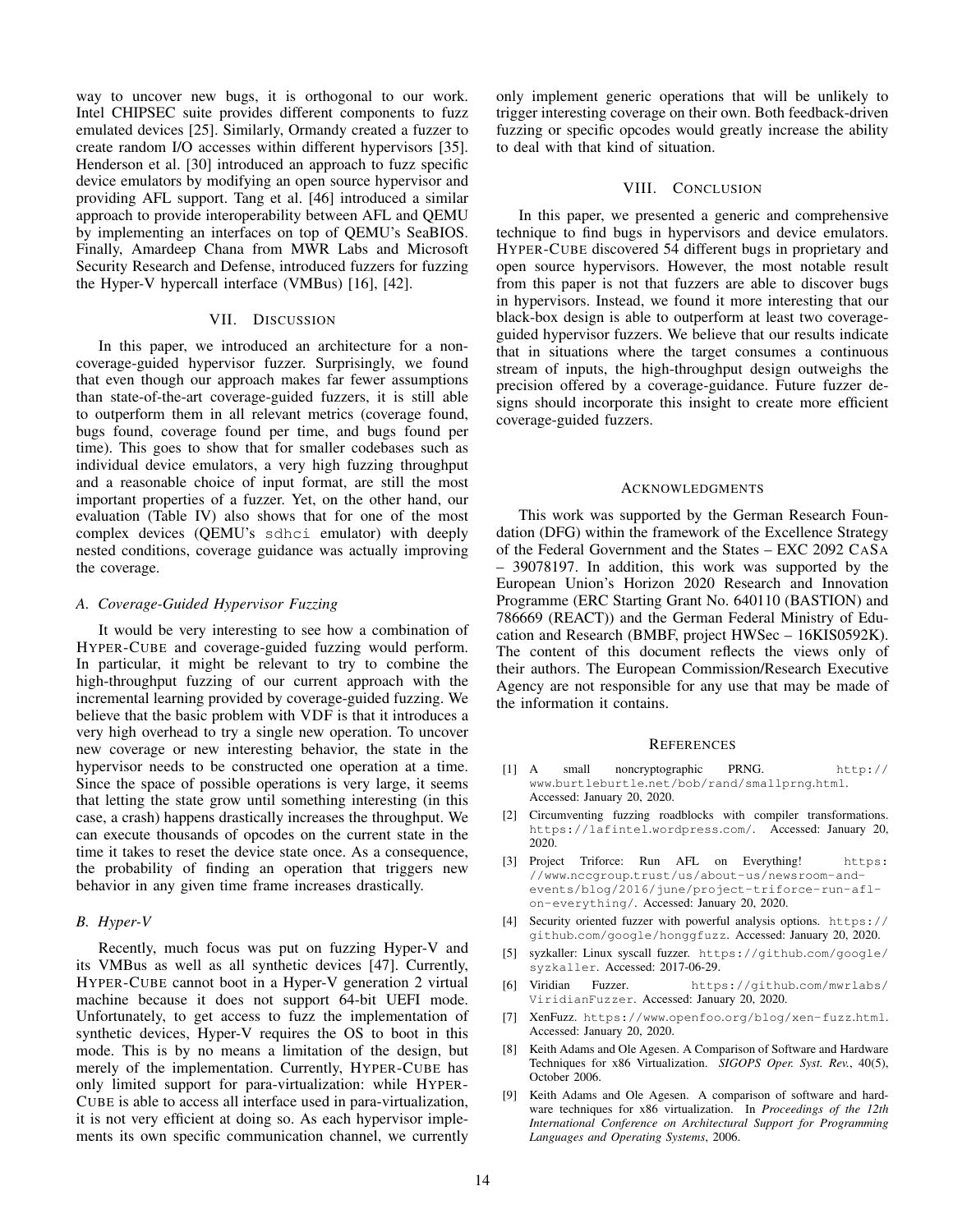- [10] Cornelius Aschermann, Tommaso Frassetto, Thorsten Holz, Patrick Jauernig, Ahmad-Reza Sadeghi, and Daniel Teuchert. Nautilus: Fishing for deep bugs with grammars. In *Symposium on Network and Distributed System Security (NDSS)*, 2019.
- [11] Cornelius Aschermann, Sergej Schumilo, Tim Blazytko, Robert Gawlik, and Thorsten Holz. Redqueen: Fuzzing with input-to-state correspondence. In *Symposium on Network and Distributed System Security (NDSS)*, 2019.
- [12] Tim Blazytko, Cornelius Aschermann, Moritz Schlögel, Ali Abbasi, Sergej Schumilo, Simon Wörner, and Thorsten Holz. Grimoire: Synthesizing structure while fuzzing. In *USENIX Security Symposium*, 2019.
- [13] Marcel Böhme, Van-Thuan Pham, Manh-Dung Nguyen, and Abhik Roychoudhury. Directed greybox fuzzing. In *ACM Conference on Computer and Communications Security (CCS)*, 2017.
- [14] Marcel Böhme, Van-Thuan Pham, and Abhik Roychoudhury. Coveragebased greybox fuzzing as markov chain. In *ACM Conference on Computer and Communications Security (CCS)*, 2016.
- [15] Sang Kil Cha, Maverick Woo, and David Brumley. Program-adaptive mutational fuzzing. In *IEEE Symposium on Security and Privacy*, 2015.
- [16] Amardeep Chana. Mwr-labs: Ventures into hyper-v fuzzing hypercalls. https://labs.mwrinfosecurity.com/blog/venturesinto-hyper-v-part-1-fuzzing-hypercalls/. Accessed: January 20, 2020.
- [17] Peng Chen and Hao Chen. Angora: Efficient fuzzing by principled search. In *IEEE Symposium on Security and Privacy*, 2018.
- [18] YoungHan Choi, HyoungChun Kim, HyungGeun Oh, and Dohoon Lee. Call-flow aware api fuzz testing for security of windows systems. In *2008 International Conference on Computational Sciences and Its Applications*, 2008.
- [19] Bryan Ford and Erich Stefan Boleyn. Multiboot specifihttps://www.gnu.org/software/grub/manual/ multiboot/multiboot.html, 1995.
- [20] Bryan Ford and Erich Stefan Boleyn. Multiboot specification version 2.0. https://www.gnu.org/software/grub/manual/ multiboot2/multiboot.html, 2016.
- [21] Shuitao Gan, Chao Zhang, Xiaojun Qin, Xuwen Tu, Kang Li, Zhongyu Pei, and Zuoning Chen. Collafl: Path sensitive fuzzing. In *IEEE Symposium on Security and Privacy*, 2018.
- [22] Patrice Godefroid, Adam Kiezun, and Michael Y Levin. Grammarbased whitebox fuzzing. In *ACM SIGPLAN Conference on Programming Language Design and Implementation (PLDI)*, 2008.
- [23] Patrice Godefroid, Nils Klarlund, and Koushik Sen. DART: Directed Automated Random Testing. In *ACM SIGPLAN Conference on Programming Language Design and Implementation (PLDI)*, 2005.
- [24] Patrice Godefroid, Michael Y Levin, David A Molnar, et al. Automated whitebox fuzz testing. In *Symposium on Network and Distributed System Security (NDSS)*, 2008.
- [25] Mikhail Gorobets, Oleksandr Bazhaniuk, Alex Matrosov, Andrew Furtak, and Yuriy Bulygin. Attacking hypervisors via firmware and hardware. *Black Hat USA*, 2015.
- [26] Mikhail Gorobets, Oleksandr Bazhaniuk, Alex Matrosov, Andrew Furtak, and Yuriy Bulygin. Attacking hypervisors via firmware and hardware. *Black Hat USA*, 2015.
- [27] Emre Güler, Cornelius Aschermann, Ali Abbasi, and Thorsten Holz. Antifuzz: Impeding fuzzing audits of binary executables. In *USENIX Security Symposium*, 2019.
- [28] Istvan Haller, Asia Slowinska, Matthias Neugschwandtner, and Herbert Bos. Dowsing for overflows: A guided fuzzer to find buffer boundary violations. In *USENIX Security Symposium*, 2013.
- [29] HyungSeok Han, DongHyeon Oh, and Sang Kil Cha. Codealchemist: Semantics-aware code generation to find vulnerabilities in javascript engines. In *Symposium on Network and Distributed System Security (NDSS)*, 2019.
- [30] Andrew Henderson, Heng Yin, Guang Jin, Hao Han, and Hongmei Deng. Vdf: Targeted evolutionary fuzz testing of virtual devices. In *Symposium on Recent Advances in Intrusion Detection (RAID)*, 2017.
- [31] Chin-Chia Hsu, Che-Yu Wu, Hsu-Chun Hsiao, and Shih-Kun Huang. Instrim: Lightweight instrumentation for coverage-guided fuzzing. In

*Symposium on Network and Distributed System Security (NDSS), Workshop on Binary Analysis Research*, 2018.

- [32] Airbus Security Lab. Crashos: A tool dedicated to the research of vulnerabilities in hypervisors by creating unusual system configurations. https://github.com/airbus-seclab/crashos. Accessed: January 20, 2020.
- [33] Yuekang Li, Bihuan Chen, Mahinthan Chandramohan, Shang-Wei Lin, Yang Liu, and Alwen Tiu. Steelix: Program-state Based Binary Fuzzing. In *Joint Meeting on Foundations of Software Engineering*, 2017.
- [34] David Molnar, Xue Cong Li, and David Wagner. Dynamic Test Generation to Find Integer Bugs in x86 Binary Linux Programs. In *USENIX Security Symposium*, 2009.
- [35] Tavis Ormandy. An empirical study into the security exposure to hosts of hostile virtualized environments. In *CanSecWest 2007*, 2007.
- [36] Rohan Padhye, Caroline Lemieux, Koushik Sen, Mike Papadakis, and Yves Le Traon. Zest: Validity fuzzing and parametric generators for effective random testing. *arXiv preprint arXiv:1812.00078*, 2018.
- [37] Kexin Pei, Yinzhi Cao, Junfeng Yang, and Suman Jana. deepxplore: Automated whitebox testing of deep learning systems.
- [38] Hui Peng, Yan Shoshitaishvili, and Mathias Payer. T-Fuzz: Fuzzing by Program Transformation. In *IEEE Symposium on Security and Privacy*, 2018.
- [39] Van-Thuan Pham, Marcel Böhme, Andrew E Santosa, Alexandru Răzvan Căciulescu, and Abhik Roychoudhury. Smart greybox fuzzing. *arXiv preprint arXiv:1811.09447*, 2018.
- [40] Sanjay Rawat, Vivek Jain, Ashish Kumar, Lucian Cojocar, Cristiano Giuffrida, and Herbert Bos. VUzzer: Application-aware Evolutionary Fuzzing. In *Symposium on Network and Distributed System Security (NDSS)*, 2017.
- [41] Alexandre Rebert, Sang Kil Cha, Thanassis Avgerinos, Jonathan M Foote, David Warren, Gustavo Grieco, and David Brumley. Optimizing seed selection for fuzzing. In *USENIX Security Symposium*, 2014.
- [42] Microsoft Security Research and Defense. Fuzzing para-virtualized devices in hyper-v. https://blogs.technet.microsoft.com/ srd/2019/01/28/fuzzing-para-virtualizeddevices-in-hyper-v/. Accessed: January 20, 2020.
- [43] Thomas Ristenpart, Eran Tromer, Hovav Shacham, and Stefan Savage. Hey, you, get off of my cloud: Exploring information leakage in third-party compute clouds. In *ACM Conference on Computer and Communications Security (CCS)*, 2009.
- [44] Sergej Schumilo, Cornelius Aschermann, Robert Gawlik, Sebastian Schinzel, and Thorsten Holz. kafl: Hardware-assisted feedback fuzzing for os kernels. In *USENIX Security Symposium*, 2017.
- [45] Nick Stephens, John Grosen, Christopher Salls, Andrew Dutcher, Ruoyu Wang, Jacopo Corbetta, Yan Shoshitaishvili, Christopher Kruegel, and Giovanni Vigna. Driller: Augmenting fuzzing through selective symbolic execution. In *Symposium on Network and Distributed System Security (NDSS)*, 2016.
- [46] Jack Tang and Moony Li. When Virtualization Encounters AFL. https://www.blackhat.com/docs/eu-16/materials/ eu-16-Li-When-Virtualization-Encounters-AFL-A-Portable-Virtual-Device-Fuzzing-Framework-With-AFL-wp.pdf. Accessed: January 20, 2020.
- [47] Microsoft Virtualization Security Team. Fuzzing para-virtualized devices in hyper-v. https://blogs.technet.microsoft.com/ srd/2019/01/28/fuzzing-para-virtualizeddevices-in-hyper-v/. Accessed: January 20, 2020.
- [48] Tielei Wang, Tao Wei, Guofei Gu, and Wei Zou. TaintScope: A checksum-aware directed fuzzing tool for automatic software vulnerability detection. In *IEEE Symposium on Security and Privacy*, 2010.
- [49] Maverick Woo, Sang Kil Cha, Samantha Gottlieb, and David Brumley. Scheduling black-box mutational fuzzing. In *ACM Conference on Computer and Communications Security (CCS)*, 2013.
- [50] Xiaofei Xie, Lei Ma, Felix Juefei-Xu, Hongxu Chen, Minhui Xue, Bo Li, Yang Liu, Jianjun Zhao, Jianxiong Yin, and Simon See. Coverage-guided fuzzing for deep neural networks. *arXiv preprint arXiv:1809.01266*, 2018.
- [51] Wen Xu, Sanidhya Kashyap, Changwoo Min, and Taesoo Kim. Designing new operating primitives to improve fuzzing performance. In *ACM Conference on Computer and Communications Security (CCS)*, 2017.